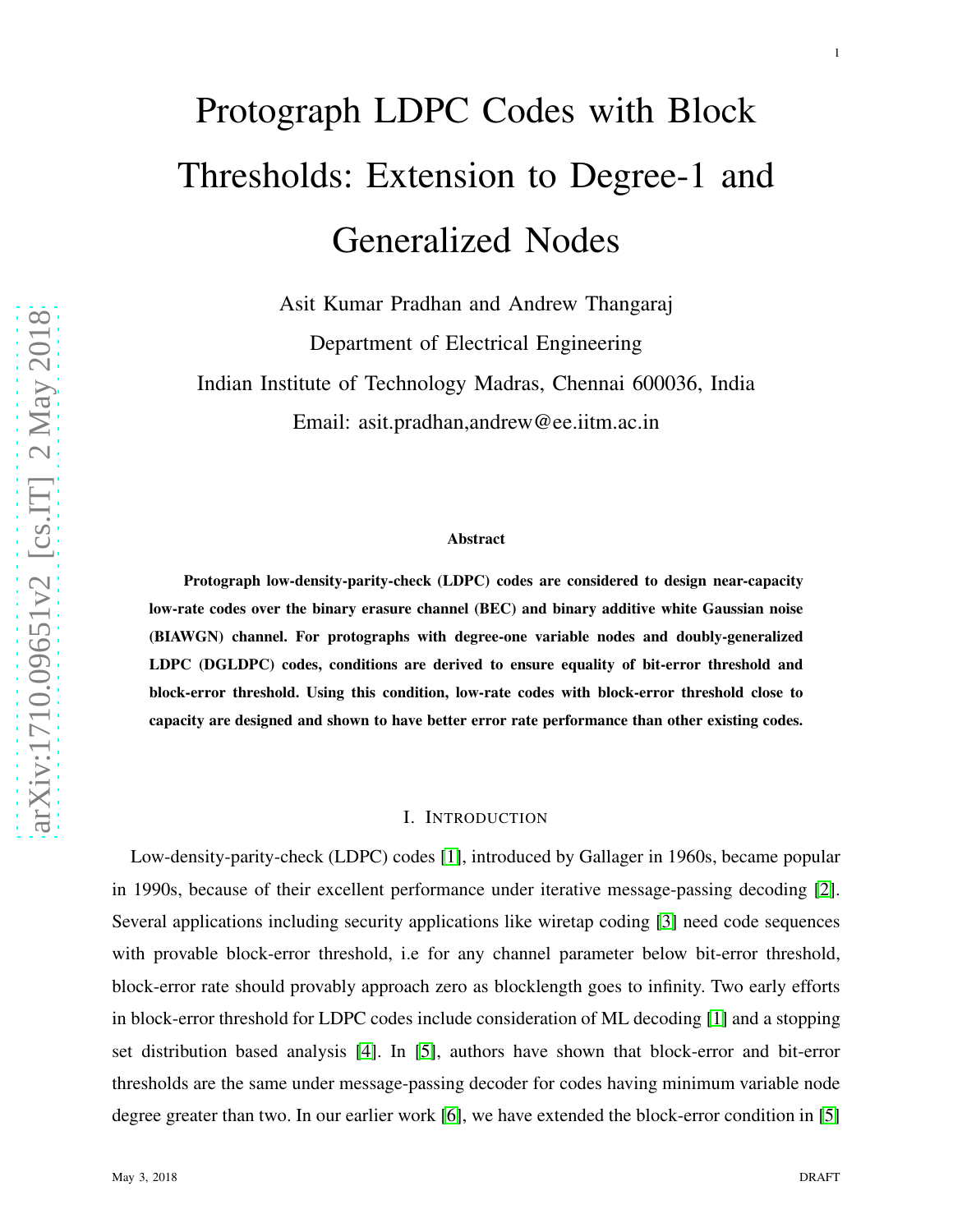2

allowing degree-two nodes in protograph LDPC ensembles under the condition that the degreetwo subgraph of the protograph is a tree. For BEC, the best reported rate-1/2 degree distribution with minimum variable node degree three has threshold 0.4619 [\[3\]](#page-24-0), which is away from capacity. In [\[6\]](#page-24-3), we have also designed high rate codes (rate  $\geq 1/2$ ) with block-error threshold close to capacity using differential evolution. However, computer search shows that low-rate codes (rate  $\leq$  1/3) satisfying block-error threshold condition derived in [\[6\]](#page-24-3) have bit-error threshold away from capacity. For example, a  $7 \times 8$  optimized protograph defining a rate-1/8 code has a gap of 0.3 between block-error threshold and capacity over the Binary Erasure Channel (BEC). Low-rate codes with bit-error threshold close to capacity have a large fraction of degree-one bit nodes [\[7\]](#page-24-4) [\[8\]](#page-24-5), which are not allowed by the block-error threshold condition in [\[6\]](#page-24-3). In this work, we extend the block-error threshold condition in [\[6\]](#page-24-3) to allow degree-one bit nodes, which play an important role in designing low-rate codes with block-error threshold close to capacity. Protographs in 5G standard [\[9\]](#page-24-6) and protograph-based raptor like codes (PBRL) [\[10\]](#page-24-7) satisfy the block-error threshold condition derived in this paper, while AR4A protographs [\[7\]](#page-24-4) do not satisfy the block-error threshold condition, which has been validated by simulation results in Section [IV.](#page-19-0) Using the new block-error threshold condition, we have designed low-rate codes with blockerror threshold close to capacity. For example, we have designed a rate-1/8 protograph LDPC code for BEC with a block-error threshold of 0.866 (gap of 0.009 from capacity). For the binary additive white Gaussian noise (BIAWGN) channel, we have designed a code of rate-1/3 and blocklength-64800 which has better BER/FER performance than the rate-1/3 protograph based raptor like (PBRL) code in [\[10\]](#page-24-7).

We also extend the block-error threshold condition to protograph Doubly Generalized LDPC (DGLDPC) codes, introduced in [\[11\]](#page-24-8) and studied in [\[12\]](#page-24-9)–[\[15\]](#page-25-0). Block-error condition for protograph DGLDPC ensembles allows cycles even if degree of all the variable nodes in the cycle is two and enables better optimization of codes.

Rest of the paper is organized as follows. Section [II](#page-2-0) introduces definition and notation for protograph DGLDPC codes and describes density evolution over BEC and BIAWGN channel. Section [III](#page-5-0) derives conditions on protograph and component codes under which blockerror threshold equals bit-error threshold for large-girth ensembles. Optimization of protograph DGLDPC code is described in Section [IV.](#page-19-0)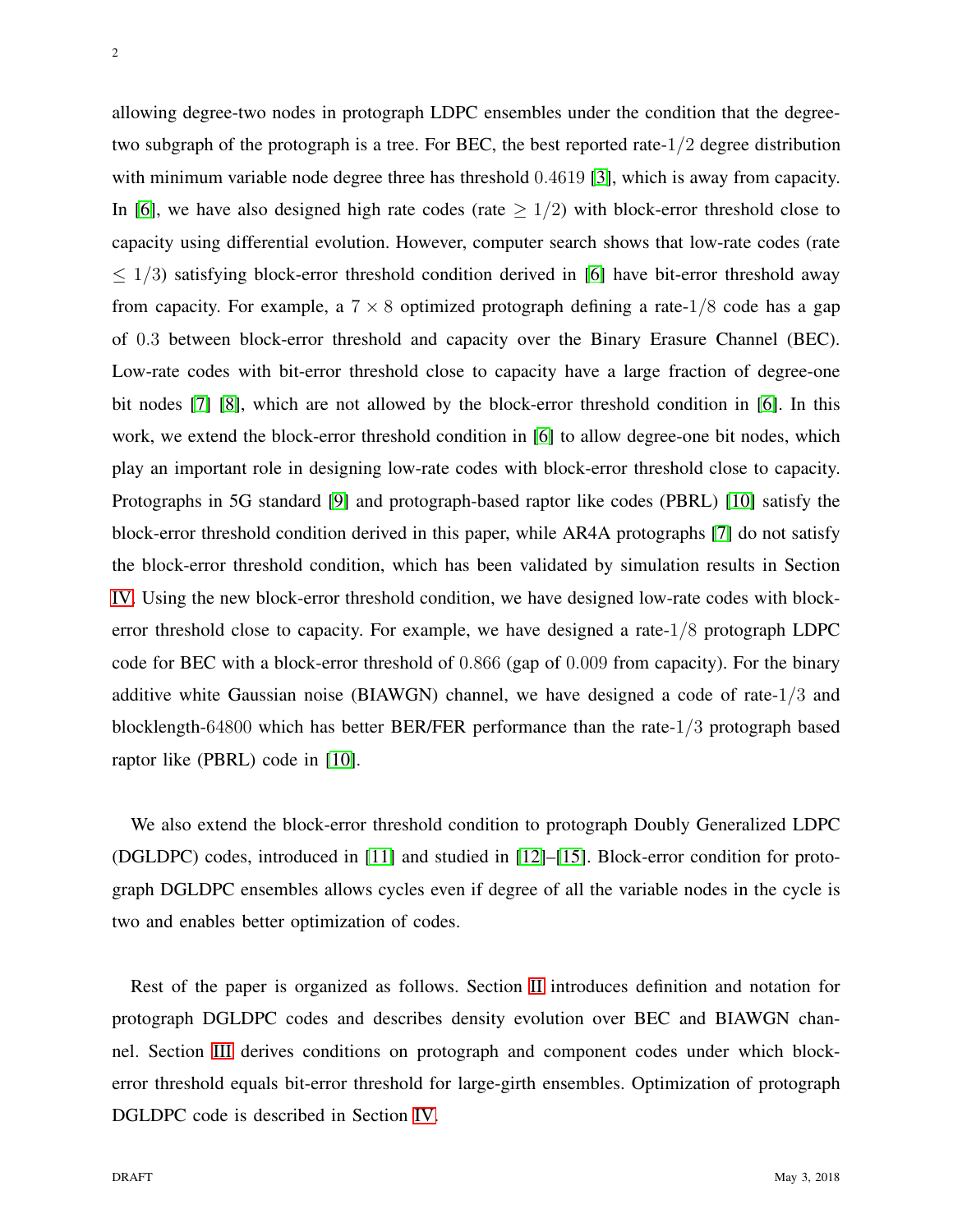#### II. DEFINITIONS AND PRELIMINARIES

<span id="page-2-0"></span>A general block-error threshold condition will be derived for doubly-generalized low density parity check (DGLDPC) codes. We will first define these codes formally and introduce notation for protograph DGLDPC codes.

# *A. Protograph DGLDPC codes*

Protograph LDPC codes are defined by Tanner graphs that are created from a small base graph, called protograph, by a copy-permute operation. Protograph DGLDPC codes are defined in a similar way by allowing the variable and check nodes of the protograph to enforce arbitrary linear codes as component codes.

<span id="page-2-1"></span>Fig. [1](#page-2-1) is an example of a protograph that expands to a DGLDPC code. The variable node  $v_4$ 



Fig. 1: Example of a protograph for DGLDPC codes. Double line for a node indicates that its component code is generalized.

and the check node  $c_1$  have a (5,2) linear code as component code. All other check nodes and variable nodes enforce single parity check code and repetition code, respectively.

A protograph is denoted as  $G = (V \cup C, E)$ , where V and C are the set of variable and check nodes, respectively, and  $E$  is the set of undirected edges. Multiple parallel edges are allowed between a variable node and a check node in a protograph. Let  $d_{v_i}$  and  $d_{c_j}$  denote the degree of variable node  $v_i$  and check node  $c_j$ , respectively. The edges connected to a variable node  $v_i$ or a check node  $c_j$  are denoted by  $e_{v_i,m}$  and  $e_{c_j,n}$ , respectively, where  $m \in \{1,2...d_{v_i}\}\$  and  $n \in \{1, 2 \ldots d_{c_j}\}.$  If  $v_i$  is connected to  $c_j$ , then  $e_{v_i,m} = e_{c_j,n}$  for some  $m, n$ . The variable and check nodes connected to edge  $e$  are denoted by  $v_e$  and  $c_e$ , respectively.

3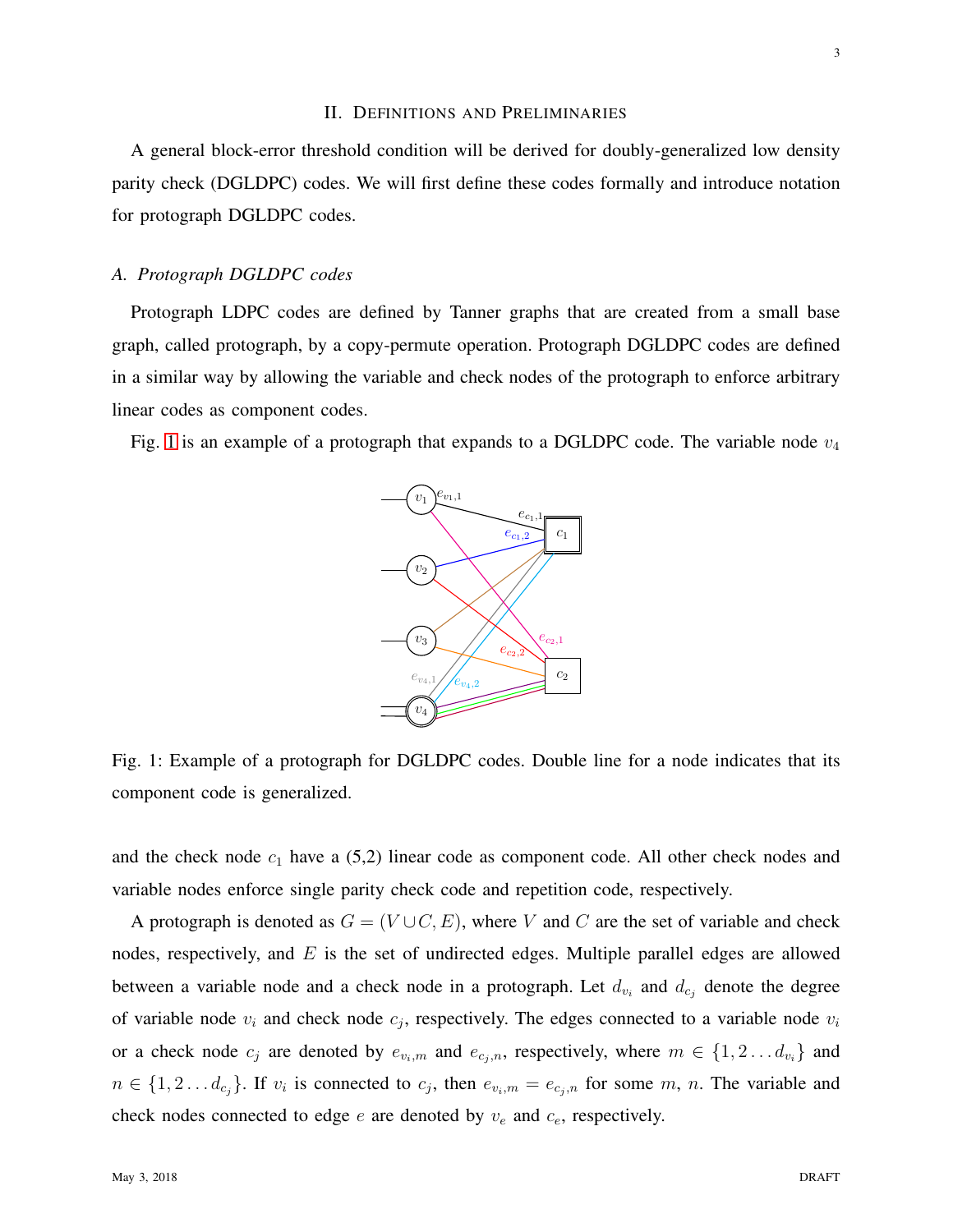The lifted or expanded graph is obtained by the copy-permute operation [\[16\]](#page-25-1), and is specified by the number of copies and a permutation for each edge type. First, a given protograph is copied T times. Variable node  $v_i$ , check node  $c_j$ , and edge  $e_{v_i,m}$  of t-th copy of protograph are denoted by  $(v_i, t), (c_j, t)$  and  $(e_{v_i,m}, t)$ , respectively. For each edge  $e_{v_i,m}$  of protograph, we assign a permutation  $\pi_{i,m}$  of the set  $\{1,2 \ldots T\}$ . If  $v_i$  is connected to  $c_j$  by  $e_{v_{i,m}}$  in the protograph, then after permutation operation, the edge  $(e_{v_i,m}, t)$  connects the variable node  $(v_i, t)$  to check node  $(c_j, \pi_{i,m}(t))$ . Copies of edge  $e_{v_i,m}$ , variable node  $v_i$  and check node  $c_j$  in the lifted graph are said to be of type  $e_{i,m}^v$ ,  $v_i$  and  $c_j$ , respectively. In the copy operation, variable node  $(v_i, t)$  and check node  $(c_j, t)$  will, respectively, have the same component code as variable node  $v_i$  and check node  $c_j$  of the protograph. The design rate of the lifted graph is the same as that of the protograph. For the lifted graph, component code at each node and edge types in the computation graph is completely determined by the protograph  $G$ . Girth of a graph is defined as the least length of a cycle in the graph. On a girth-g lifted graph, protograph density evolution analysis is accurate up to iteration  $\frac{g}{2} - 1$ .

Iterative message-passing decoding of DGLDPC codes is a generalized version of iterative decoding used for standard LDPC codes. At check node c<sup>j</sup> , extrinsic Maximum *A Posteriori* (MAP) processing is performed using the enforced  $(d_{c_j}, k_{c_j})$  component code. Given input log-likelihood ratio (LLR) at a check node  $c_j$ , computation of extrinsic LLR is described below. Codeword associated with component code at check node  $c_j$  are denoted by  $z_j = (z_{j,1}, z_{j,2}, \dots z_{j,d_{c_j}})$ . Let  $\mathbf{r}_j = (r_{j,1}, r_{j,2}, \cdots, r_{j,d_{c_j}})$  be the a input LLR at check node  $c_j$ . Then, extrinsic output LLR, denoted by  $\mathbf{s} = (s_{j,1}, s_{j,2}, \cdots s_{j,d_{c_j}})$ , can be computed as follows.

$$
s_{j,m} = \log \frac{P(z_{j,m} = 0 | \mathbf{r}_{j \setminus m})}{P(z_{j,m} = 1 | (\mathbf{r}_{j \setminus m})},
$$

$$
= \log \frac{\sum_{\mathbf{z}_{j}:z_{j,m} = 0} P((\mathbf{r}_{j \setminus m} | \mathbf{z}_{j \setminus m})}{\sum_{\mathbf{z}_{j}:z_{j,m} = 1} P(\mathbf{r}_{j \setminus m} | \mathbf{z}_{j \setminus m})},
$$

where  $z_{j\backslash m} = (z_{j,1}, \dots z_{j,m-1}, z_{j,m+1} \dots z_{j,d_{c_j}})$  and  $r_{j\backslash m} = (r_{j,1}, \dots r_{j,m-1}, r_{j,m+1} \dots r_{j,d_{c_j}})$ . At variable node  $v_i$  enforcing a  $(d_{v_i}, k_{v_i})$  component code with generator matrix  $\mathcal{G}$ , channel information for  $k_{v_i}$  bits is combined with incoming messages from check nodes in the previous iteration by extrinsic MAP processing on the extended component code with generator matrix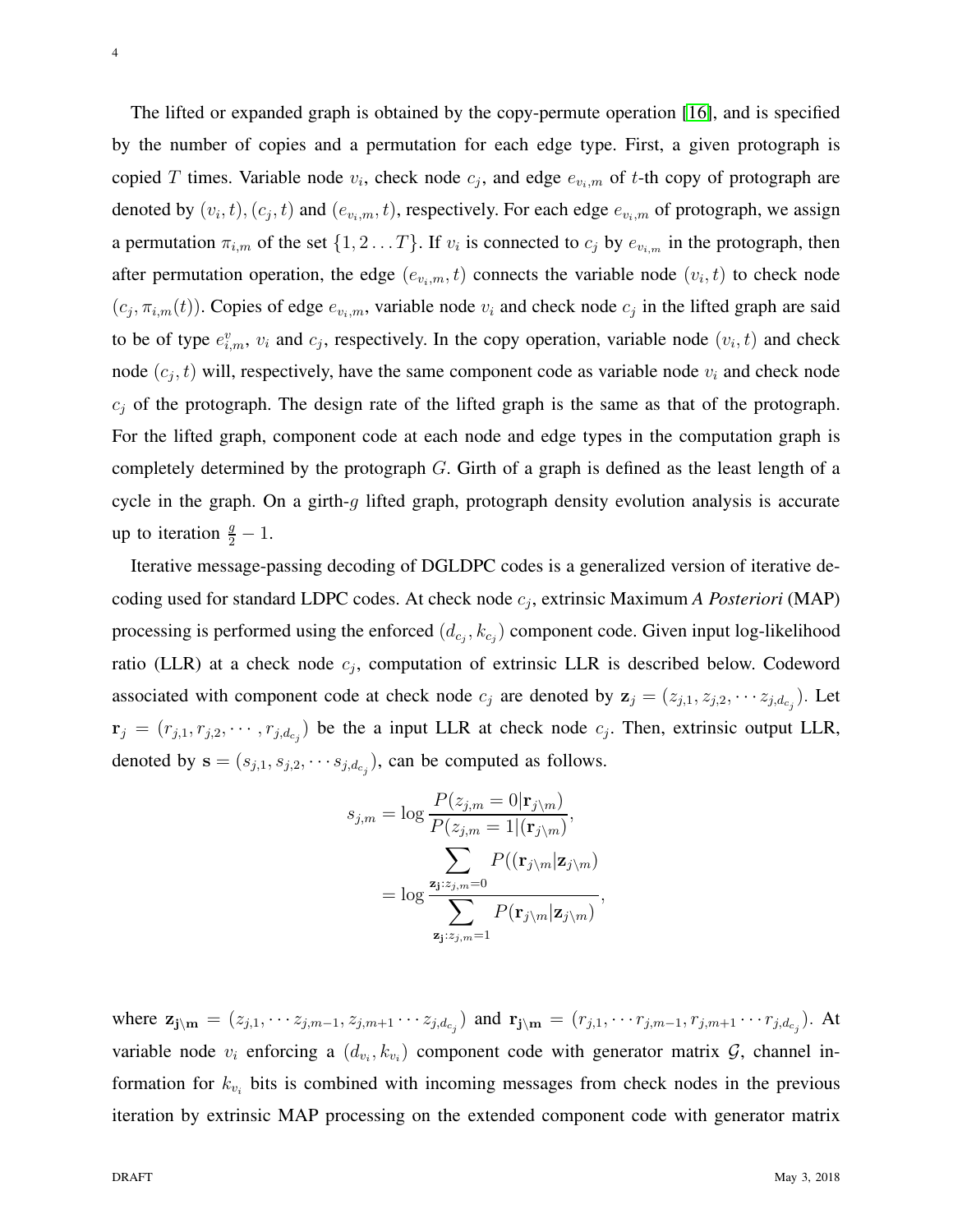$[\mathcal{G}|I_{k_{v_i}}]$ , where  $I_{k_{v_i}}$  is the  $k_{v_i} \times k_{v_i}$  identity matrix. Computation of extrinsic LLR at variable node is similar to check node.

### <span id="page-4-1"></span>*B. Density evolution over BEC*

Consider iterative message passing decoding on the lifted Tanner graph G′ derived from a DGLDPC protograph  $G = (V \cup C, E)$  after transmission over a BEC with erasure probability  $\epsilon$ . In iteration t, let  $x_{v_i,m}^t$  denote the probability that an edge of type  $e_{v_i,m}$  carries an erasure from variable node to check node. Since the lifted graph has  $|E|$  edge types, density evolution is a vector recursion that proceeds by computing  $x_{v_i,m}^{t+1}$  for,  $1 \le i \le |V|, 1 \le m \le d_{v_i}$ , from the vector  $\{x_{v_i,m}^t\}$ . Let  $y_{c_j,n}^t$  denote the probability that an edge of type  $e_{c_j,n}$  carries an erasure from check node to variable node in the  $t$ -th iteration. If nodes connected to an edge  $e$  are not relevant in some context, then erasure probability on  $e$  from variable node to check node and check node to variable node after t iteration are denoted by  $x_e^t$  and  $y_e^t$ , respectively. Since MAP processing is done with the component code at check and variable nodes, the evolution of  $x<sup>t</sup>$  and  $y<sup>t</sup>$  will depend on the extrinsic messages generated by MAP decoders of the component codes. For obtaining an explicit expression for the probability of erasure of an extrinsic message generated by the MAP decoder of a linear code, a method based on the support weights and information functions of the linear code is used as described and discussed in [\[17\]](#page-25-2). An alternative method based on multi-dimensional input/output transfer functions of the component decoders has been described in [\[18\]](#page-25-3) to obtain expression for the probability of erasure of an extrinsic message. An example of a (5, 2) linear code, worked out in [\[18\]](#page-25-3), is reproduced here and used later in an illustrative example of density evolution.

Example 1. *Consider the (5,2) linear code with codewords* {00000, 01011, 10101, 11110}*. Let*  $x_i$ ,  $i = 1, 2, \ldots, 5$ , denote the independent input erasure probabilities of the 5 bits. Let  $h_i(x_{\sim i})$ , *where*  $x_{\sim i} = \{x_1, \ldots, x_5\} \setminus \{x_i\}$  is the list of all variables except  $x_i$ , denote the output erasure *probability of bit i. From [\[18\]](#page-25-3),*  $h_i$  *can be explicitly written in terms of*  $x_i$ *. For example,*  $h_1$  *and* h<sup>3</sup> *are as follows:*

<span id="page-4-0"></span>
$$
h_1(x_2, x_3, x_4, x_5) = x_3x_5 + x_2x_3x_4 - x_3x_4x_5x_2,
$$
  
\n
$$
h_3(x_1, x_2, x_4, x_5) = x_1x_5 + x_1x_2x_4 - x_1x_4x_5x_2.
$$
\n(1)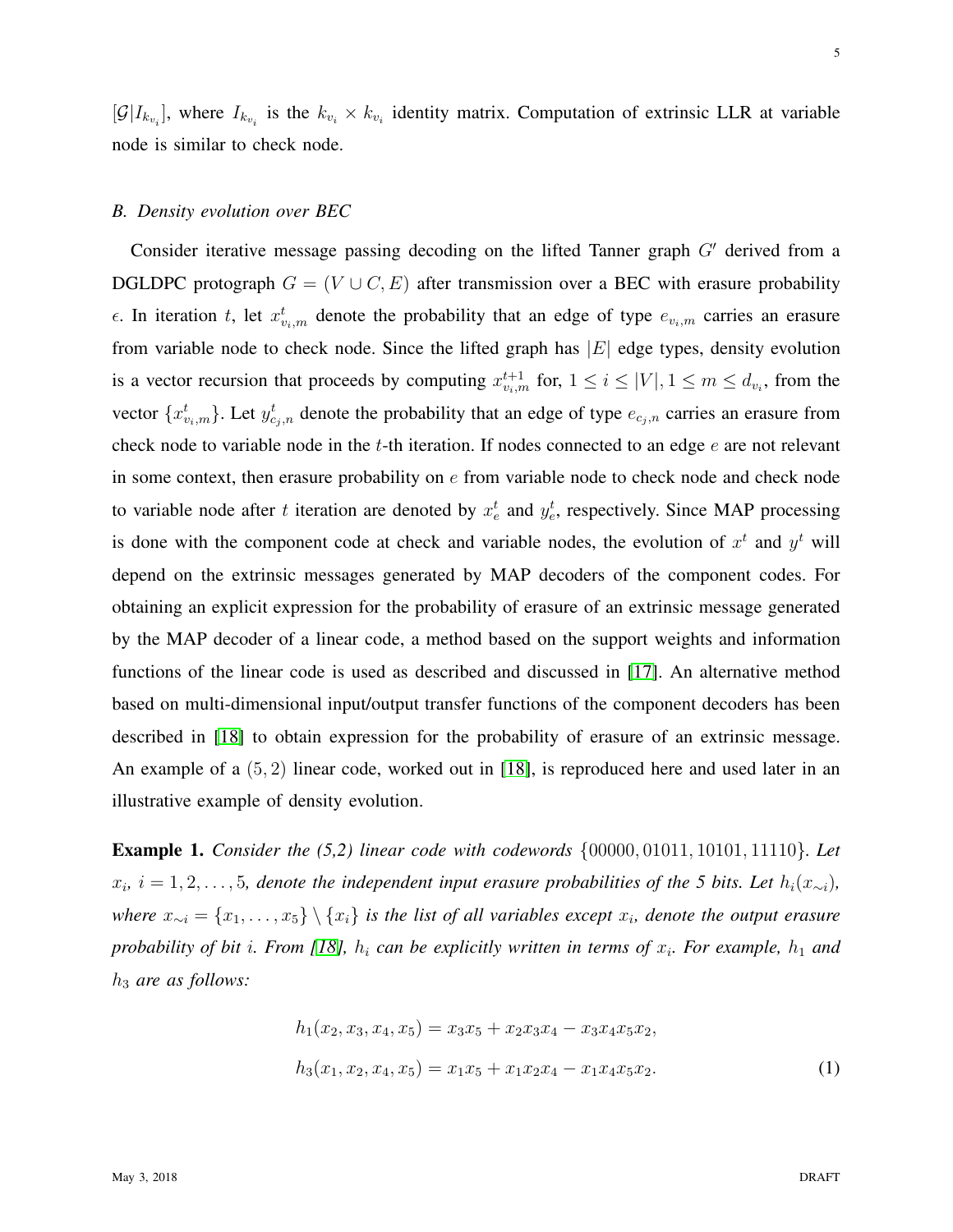To proceed further, we assume that the extrinsic message-erasure probabilities from MAP processing at m-th edge of node  $v_i$  and n-th edge of node  $c_j$  have been derived, and these are denoted as  $h_{v_i,m}(\cdot)$  and  $h_{c_i,n}(\cdot)$ , respectively. With this notation, the protograph density evolution recursion is given by the following equations for  $1 \le i \le |V|$ ,  $1 \le m \le d_{v_i}$ ,  $1 \le j \le |C|$ ,  $1 \leq n \leq d_{c_j}$ :

<span id="page-5-1"></span>
$$
x_{v_i,m}^0 = h_{v_i,m}(\mathbf{1}_{d_{v_i}-1}, \epsilon \mathbf{1}_{k_i}),
$$
\n(2)

<span id="page-5-3"></span><span id="page-5-2"></span>
$$
y_{c_j,n}^{t+1} = h_{c_j,n} \left( \mathbf{x}_{c_j,\sim n}^t \right), \tag{3}
$$

$$
x_{v_i,m}^{t+1} = h_{v_i,m} \left( \mathbf{y}_{v_i,\sim m}^t, \epsilon \mathbf{1}_{k_i} \right).
$$
 (4)

,

where  $\mathbf{x}_{c_j, \sim n}^t = \{x_{c_j, 1}^t, \cdots, x_{c_j, n-1}^t, x_{c_j, n+1}^t, \cdots, x_{c_j, d_{c_j}}^t\},\$  $\mathbf{y}_{v_i, \sim m}^t = \{y_{v_i,1}^t, \cdots, y_{v_i,m-1}^t, y_{v_i,m+1}^t, \cdots, y_{v_i,d_{v_i}}^t\}$  and  $\mathbf{1}_k$  is the length-k all-ones vector. In the first iteration, shown in [\(2\)](#page-5-1), the probability that an incoming message from a check node is an erasure is set as 1. Erasure probability from the channel is set to be  $\epsilon$ . Example 2 illustrates density evolution recursions for a variable node having a (5,2) linear code as component code.

**Example 2.** In Fig. [1,](#page-2-1) let the component codes at the variable node  $v_4$  and check node  $c_1$  be *the* (5, 2) *code considered in Example [1.](#page-4-0) All other variable and check nodes enforce repetition codes and SPC codes, respectively. As mentioned earlier, at*  $v_4$  *MAP decoding is done over the extended version of the* (5, 2) *code with codewords* {0000000, 0101101, 1010110, 1111011}*. Before starting recursion, assign*  $y_{v_i,m}^0 = 1$  *for*  $1 \leq i \leq |V|$  *and*  $1 \leq m \leq d_{v_i}$ *. The evolution for a few edges is shown below:*

$$
\begin{aligned} x^{t+1}_{v_1,1} &= \epsilon y^t_{v_1,2}, \quad x^{t+1}_{v_1,2} = \epsilon y^t_{v_1,1}, \\ x^{t+1}_{v_4,1} &= \epsilon y^t_{v_4,3} y^t_{v_4,5} + \epsilon^2 y^t_{v_4,2} y^t_{v_4,3} y^t_{v_4,4} - \epsilon^2 y^t_{v_4,2} y^t_{v_4,3} y^t_{v_4,4} y^t_{v_4,5} \\ y^t_{c_1,1} &= x^t_{c_1,3} x^t_{c_1,5} + x^t_{c_4,2} x^t_{c_1,3} x^t_{c_1,4} - x^t_{c_1,2} x^t_{c_1,3} x^t_{c_1,4} x^t_{c_1,5}. \end{aligned}
$$

#### III. BLOCK-ERROR THRESHOLD EXTENSIONS

<span id="page-5-0"></span>In this section, we generalize block-error threshold conditions for protograph LDPC codes to protograph with degree-1 variable nodes and to DGLDPC codes. The density evolution threshold or bit-error threshold, denoted as  $\epsilon_{th}$ , for the protograph ensemble is defined as the supremum of the set of  $\epsilon$  for which erasure probability on each edge tends to zero as iterations tend to infinity, i.e

$$
\epsilon_{\text{th}} = \sup \{ \epsilon : \max_{e \in E} x_e^t \to 0 \}.
$$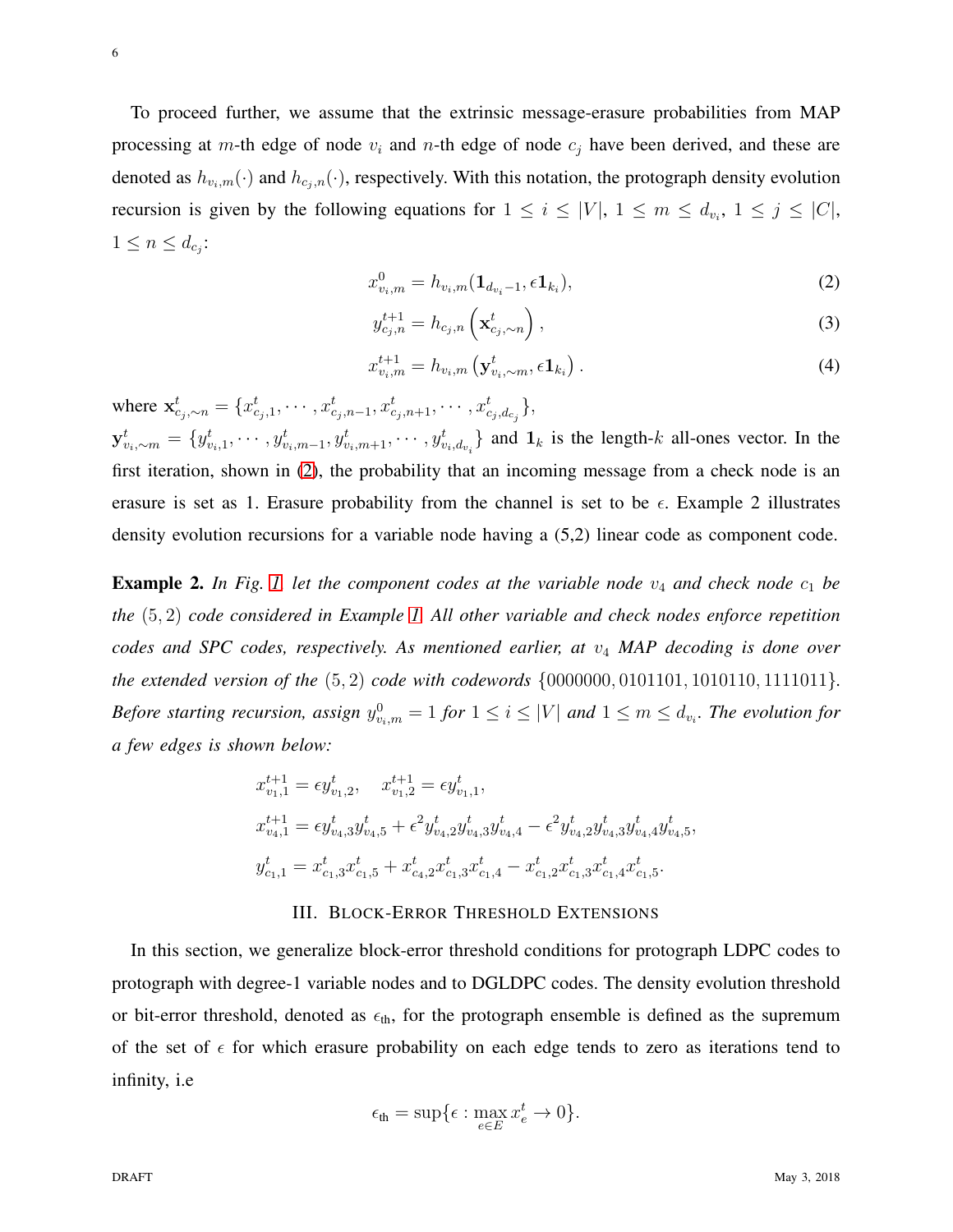Let us define  $\overline{x}^t$  as follows:

$$
x^t = \sup_{e \in E} x^t(e).
$$

Block-error threshold of protograph ensemble is defined as the supremum of the set of  $\epsilon$  for which probability of block error, denoted by  $P_B$ , tends to zero as the number of iterations tends to infinity. In [\[6\]](#page-24-3), sufficient conditions for block-error threshold being equal to bit-error threshold have been derived using the following two steps:

1. In first step, it has been shown that  $x<sup>t</sup>$  falls double exponentially with t, i.e.

$$
\overline{x}^t = \mathcal{O}(\exp(-\beta 2^{\alpha t}))
$$

with  $\alpha > 0$ ,  $\beta > 0$ , when the degree-two subgraph of the protograph is a tree and  $\epsilon \leq \epsilon_{\text{th}}$ .

2. Under the assumption that the girth, denoted by q, of the lifted code of blocklength  $n$  is  $\mathcal{O}(\log n)$  and  $t < g/2$ , it has been shown that block-error threshold is same as bit-error threshold by upper bounding  $P_B$  with  $nx<sup>t</sup>$  and using double-exponential fall property of  $x<sup>t</sup>$ as follows:

$$
P_B \le n\overline{x}^t = \mathcal{O}(n \exp(-\beta 2^{\alpha t})) = \mathcal{O}(n \exp(-\beta n^{\alpha})).
$$

The basic idea in the proof of step one is the following: when the degree-two subgraph of a protograph is a tree, variable node with degree greater than two is traversed in every | $V$ | (number of variable nodes) iterations of density evolution, resulting in squaring of  $x<sup>t</sup>$ , which is sufficient to show double exponential fall of  $x<sup>t</sup>$  as described in [\[6\]](#page-24-3). Let us consider the computation graph in Fig. [2](#page-7-0) with a degree-one variable node  $v_2$  and a degree-2 variable node  $v_1$ . In iteration t, we have

$$
x_{e_1}^t = \epsilon y_{e_2}^t
$$
  
=  $\epsilon (1 - (1 - x_{e_3}^{t-1})(1 - x_{e_4}^{t-1})(1 - x_{e_5}^{t-1}))$   
 $\ge \epsilon (1 - (1 - x_{e_3}^{t-1})) = \epsilon^2.$  (5)

By using similar argument as above, it can also be shown that  $y<sup>t</sup>$  corresponding to  $e_4$  and  $e_5$  is less than  $\epsilon$ . This shows that the argument for double exponential fall as described in [\[6\]](#page-24-3) does not carry over directly when the protograph has degree-one variable nodes even for edges that are not directly connected to degree-1 variable nodes.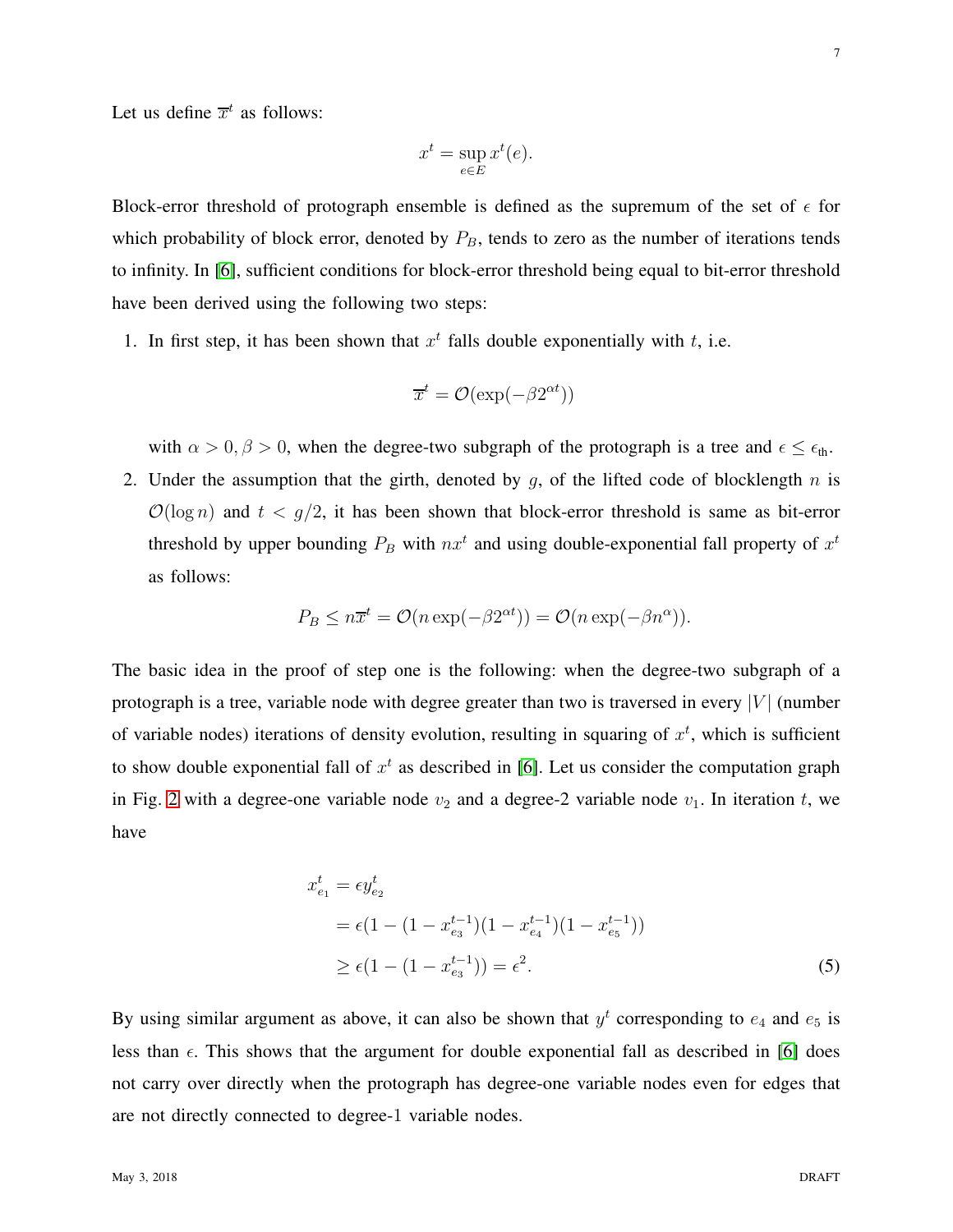<span id="page-7-0"></span>

Fig. 2: Computation graph with degree one node

#### <span id="page-7-1"></span>*A. Protograph LDPC code with degree-1 variable nodes*

We say a function  $f(t)$  falls double exponentially with t if  $f(t) = O(\exp(-\beta 2^{\alpha t}))$  for sufficiently large t, with  $\alpha$  and  $\beta$  being positive constants. The property of block-error threshold being equal to bit-error threshold does not require  $x_e^t$  and  $y_e^t$  for all  $e \in E$  to fall double exponentially. It is enough to show that probability of bit-error  $P<sub>b</sub>$  corresponding to information bits falls double exponentially with iteration. Let  $P_b(v)$  be the probability of bit error corresponding to a variable node v. We observe that  $P_b(v)$  falls double exponentially if  $y_e^t$  corresponding to at least one of incoming edges from a check node connected to  $v$  falls double exponentially. If  $x_e^t$ falls double exponentially with t, then the edge  $e$  might help in the double exponential fall of  $y<sup>t</sup>$  corresponding to other edges of protograph. To find out the set of variable nodes for which  $P_b(v)$  falls double exponentially with t, we need to find out set of edges for which  $x_e^t$  and/or  $y_e^t$ fall double exponentially with  $t$ .

Consider a protograph  $G(V \cup C, E)$ . Let  $V_1 \subset V$  be the set of degree-one variable nodes and  $E_1 \subset E$  be the set of edges incident on them. Define  $C_1 = \{c : c \text{ is connected to } v \in V_1\}.$ Let  $G_2$  be the subgraph of G induced by degree-two variable nodes. Let  $E_2 \subset E$  be the set of edges of cycles in  $G_2$ . For a subgraph  $\widehat{G}(\widehat{V}\cup \widehat{C}, \widehat{E})$  of the protograph G, similarly define  $\widehat{V}_1, \widehat{C}_1, \widehat{G}_2$  and  $\widehat{E}_2$ . For  $v \in \widehat{V}$ , let  $E_v$  and  $\widehat{E}_v$  denotes the set of edges connected to v in protograph G and its subgraph  $\widehat{G}$ , respectively. Similarly, define  $E_c$  and  $\widehat{E}_c$  for  $c \in \widehat{C}$ . Define  $D_y = \{e : y_e^t \text{ falls double exponentially with } t\}, D_x = \{e : x_e^t \text{ falls double exponentially with } t\}$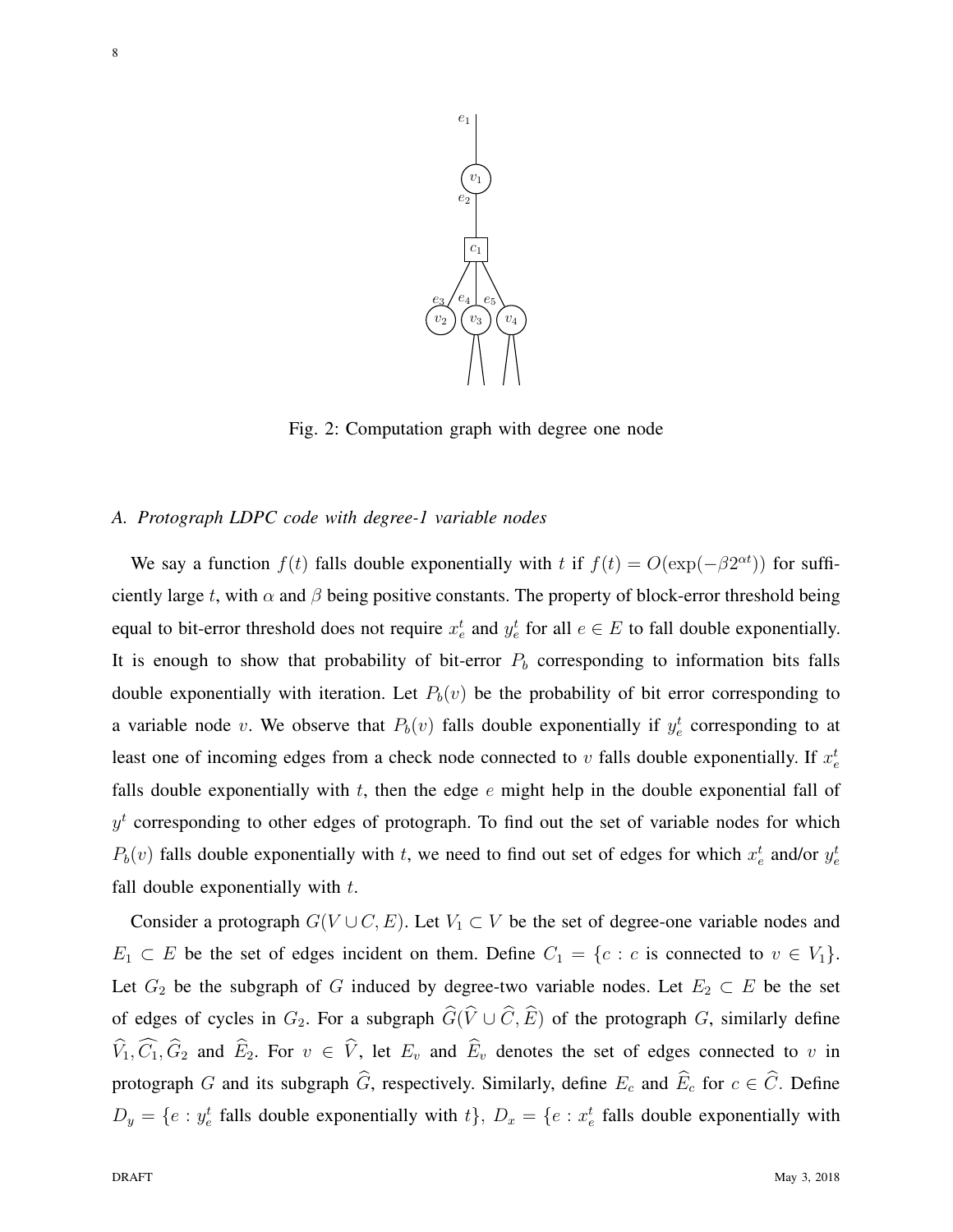<span id="page-8-0"></span> $t\},\,\overline{D}_x = E \setminus D_x, \overline{D}_y = E \setminus D_y, D_{xy} = D_x \cap D_y, \overline{D}_{xy} = E \setminus D_{xy}.$ 

*1) Subgraph* RED(G)*:* In Lemmas [1](#page-12-0) and [2,](#page-13-0) described in Section [III-A4,](#page-12-1) it will be shown that for an edge  $e \in (E_1 \cup E_2)$ ,  $x_e^t$  or/and  $y_e^t$  does not fall double exponentially with t. By using the above fact, the following algorithm finds a subgraph, denoted by  $RED(G)$ , such that edges of  $RED(G)$  are not in  $(\overline{D}_x \cup \overline{D}_y)$ . This is done by recursively removing edges in  $E_1$  and  $E_2$ . Observe that  $E_{RED(G)} = E \setminus (\overline{D}_x \cup \overline{D}_y)$ . If  $E = \overline{D}_x \cup \overline{D}_y$ , then Algorithm [??](#page-8-0) returns an empty  $RED(G).$ 

1)  $\widehat{G} = G(V \cup C, E)$ .

while  $\widehat{G}(\widehat{V}\cup \widehat{C}, \widehat{E})$  has variable nodes of degree-one, or the subgraph induced by degree-two variable nodes is not a tree do

2)  $G_2(V_2 \cup C_2, E_2)$ : Subgraph induced by degree-two variable node in  $G$ .  $V_2' = \{v \in V_2 : v \in V_1\}$ belongs to a cycle in  $\widehat{G}_2$ ,  $C'_2 = \{c \in \widehat{C} : c \text{ is connected to some } v \in V'_2\}$ 

- 3)  $\hat{G} = \hat{G} \{V'_2, C'_2\}.$
- 4)  $V'_1 = \{v \in \hat{V} : \text{deg}(v) = 1\}, C'_1 = \{c \in \hat{C} : \text{c is connected to some } v \in V'_1\}.$
- 5)  $\hat{G} = \hat{G} \{V_1', C_1'\}$  (delete nodes and edges connected to them).

# end while

6)  $RED(G) = \widehat{G}$ .

2) Double Exponential Fall: We will now show that  $x<sup>t</sup>$  and  $y<sup>t</sup>$  corresponding to each edge  $e \in RED(G)$  fall double exponentially in the density evolution analysis of protograph G. For an edge  $e \in E_{RED(G)}$ , observe that  $E_{c_e} \subset E_{RED(G)}$ . So, from [\(3\)](#page-5-2), it is easy to see that if  $x_e^t$ falls double exponentially for all  $e \in E_{RED(G)}$ , then  $y_e^t$  will fall double exponentially for all  $e \in E_{RED(G)}$ . So, it is enough to show  $x_e^t$  for all  $e \in RED(G)$  falls double exponentially with t.

<span id="page-8-1"></span>**Theorem 1.** Let  $E_{RED(G)}$  denote edges of  $RED(G)$ . Let  $\overline{x}^t = \max_{e \in E_{RED(G)}} x^t(e)$ , where  $x^t(e)$  is *the erasure probability along edge* e *in the density evolution recursion of* G*. If* RED(G) *is non-empty, then*  $E_{RED(G)} = D_{xy}$ .

*Proof.* See Section [III-A5](#page-15-0) for the proof.

In Theorem [1,](#page-8-1) we have shown that  $E_{RED(G)} \subset D_{xy}$ . If  $e \in D_{xy}$ , then  $x_{e'}^t$  corresponding to

 $\Box$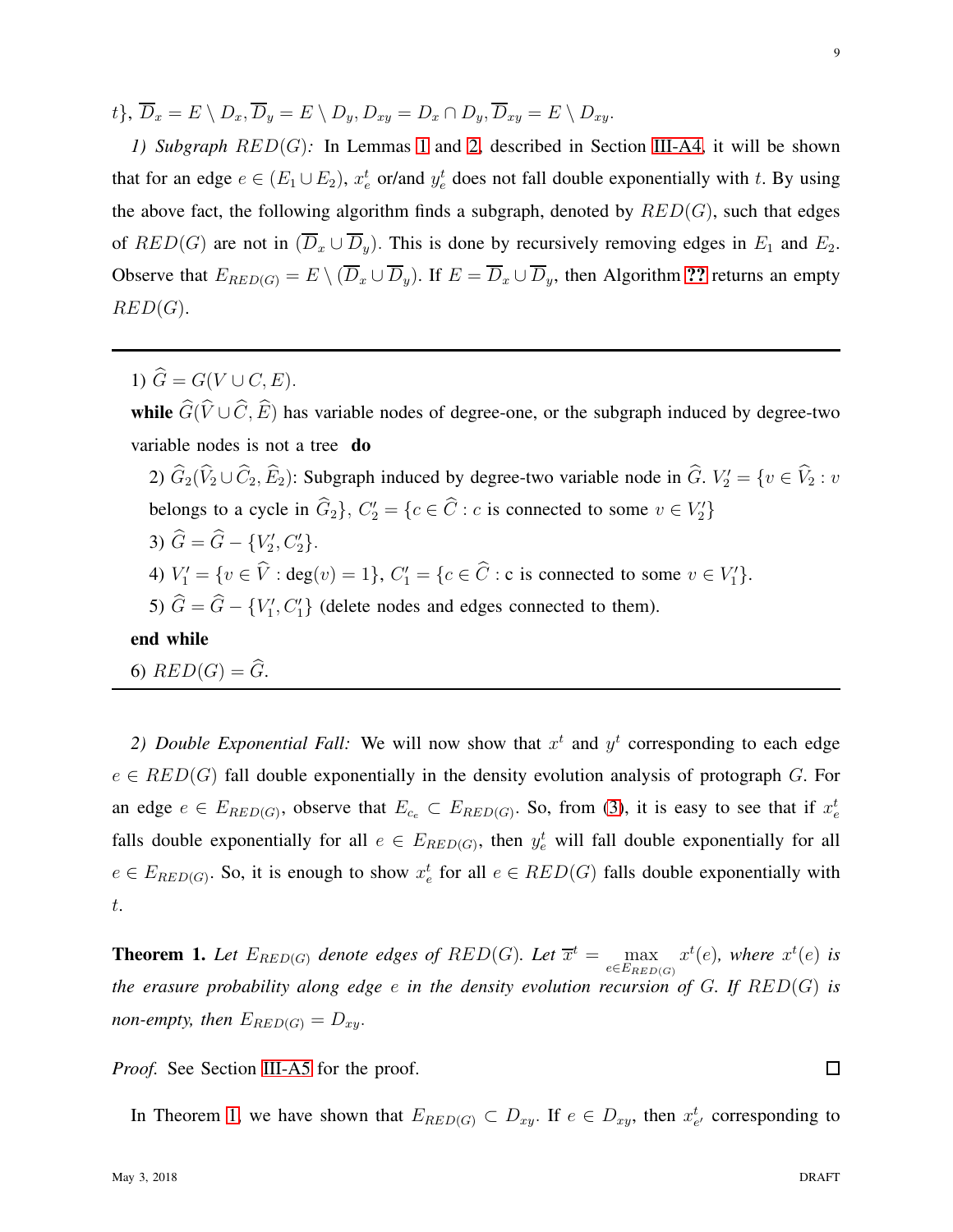<span id="page-9-0"></span>

Fig. 3:  $RED(G)$ : Empty.

edge  $e' \in \{E_{v_e} \setminus e\}$  falls double exponentially. So,  $\{E_{v_e} \setminus e\} \subset D_x$  for each  $e \in E_{RED(G)}$ . Now consider an edge  $e \notin E_{RED(G)}$ . We have

$$
y_e^t = 1 - \prod_{e' \in E_{c_e} \backslash e} (1 - x_{e'}^{t-1}).
$$

If  $\{E_{c_e} \setminus e\} \subset D_x$ , then  $e \in D_y$ . Using the above two steps, we will find  $D_y$  and  $D_x$  from  $E_{RED(G)}$  by using Algorithm [??](#page-8-1). Let  $r_e^t$  and  $s_e^t$  denote messages on edge e in t-th iteration from check node to variable node and variable node to check node, respectively. Algorithm [??](#page-8-0) and

1) If  $e \in E_{RED(G)}$ , then initialize  $r_e^0 = 1$ , otherwise  $r_e^0 = 0$ . 2) For  $e \in E$ , if  $\exists e' \in \{E_{v_e} \setminus e\}$  such that  $r_{e'}^t = 1$ , then  $s_e^t = 1$ . 3) For  $e \in E$ , if  $s_{e'}^t = 1 \ \forall e' \in \{E_{c_e} \setminus e\}$ , then  $r_e^{t+1} = 1$ . 4) Continue 2 and 3 till  $r_e^t = r_e^{t-1}$ . and  $s_e^t = s_e^{t-1}$ . 5)  $D_x = \{e \in E : s_e^t = 1\}$  and  $D_y = \{e \in E : r_e^t = 1\}.$ 

[??](#page-8-1) are illustrated through the following examples.

Example 3. *Consider the rate-*1/4 *LDPC protograph* G *in Fig. [3a.](#page-9-0)* G *has a degree-one variable node*  $v_1$ *. After removing*  $v_1$ *, and the check node*  $c_1$  *connected to*  $v_1$  *from G, we get the reduced protograph shown in Fig. [3b.](#page-9-0) Removal of edges connected to*  $v_1$  *and*  $c_1$  *reduces degree of variable node*  $v_2$  *to one. Removal of newly introduced degree-one variable node*  $v_2$  *and check node connected to it introduces a cycle*  $v_4c_4$  *formed by degree-two variable nodes. Removal of loop*  $v_4c_4$  *from Fig. 3c results in a empty*  $RED(G)$ *. So,*  $D_{xy} = D_y = D_x = \emptyset$ *.* 

Example 4. *Consider the rate-*1/4 *protograph (*G*) in Fig. [4a.](#page-10-0) After removal of degree-one variable node*  $v_1$  *and its neighboring check node*  $c_1$ *, we get Fig. [4b.](#page-10-0) Removal of*  $v_1$  *and*  $c_1$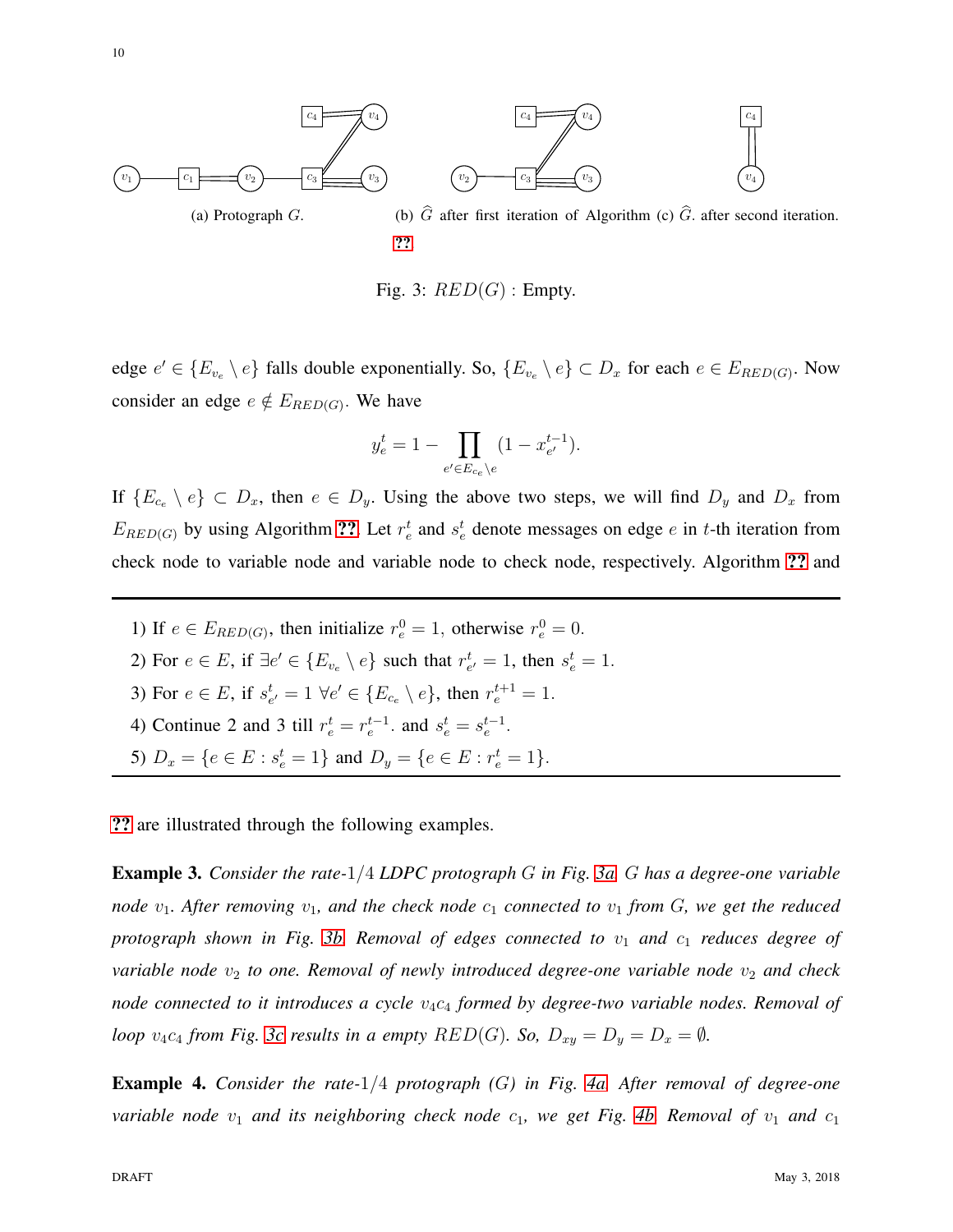11

<span id="page-10-1"></span><span id="page-10-0"></span>

Fig. 5: Illustration of Algorithm [??](#page-8-1).

*introduces a degree-one variable node*  $v_2$  *in Fig. [4b.](#page-10-0) After removal of*  $v_2$ *, we get Fig. [4c,](#page-10-0) which does not have a variable node with degree*  $\leq$  2. Hence,  $x^t$  and  $y^t$  for all edges in Fig. [4c](#page-10-0) have *double exponential fall property in density evolution analysis of* G*. Algorithm* [??](#page-8-1) *is illustrated through Fig.* [5.](#page-10-1) Algorithm [??](#page-8-1) *starts by assigning*  $r_e^0 = 1$  *for*  $e \in E_{RED(G)}$  *and*  $r_e^0 = 0$  *for*  $e \in E \backslash E_{RED(G)}$ . In Fig. [5,](#page-10-1) edges are labeled with messages carried by them. Arrow indicates the direction of message in an edge. After end of Algorithm  $\mathbf{??}$  $\mathbf{??}$  $\mathbf{??}$ , we get  $D_y = \{E_{RED(G)}, v_2c_2, v_1c_1\}$ .

<span id="page-10-2"></span>*3) Block-error threshold:* We now use Theorem [1](#page-8-1) and its generalized version to a sequence of large girth liftings of a protograph G and state conditions for block-error threshold property. Let us denote the set of variable nodes of G for which  $P_b(v)$  falls double exponentially by  $DEX(V)$ . Let  $\overline{G}$  be the code lifted from protograph G with blocklength n and message length k. Let us define  $\overline{P_b}$  as  $\overline{P_b} = \max_{v \in V_I} P_b(v)$ , where  $V_I$  is a set of variable nodes corresponding to message bits. Probability of block error can be bounded as  $P_B < k\overline{P_b}$ . Let  $V_D$  be the variable nodes in  $\overline{G}$  corresponding to  $DEX(V)$ .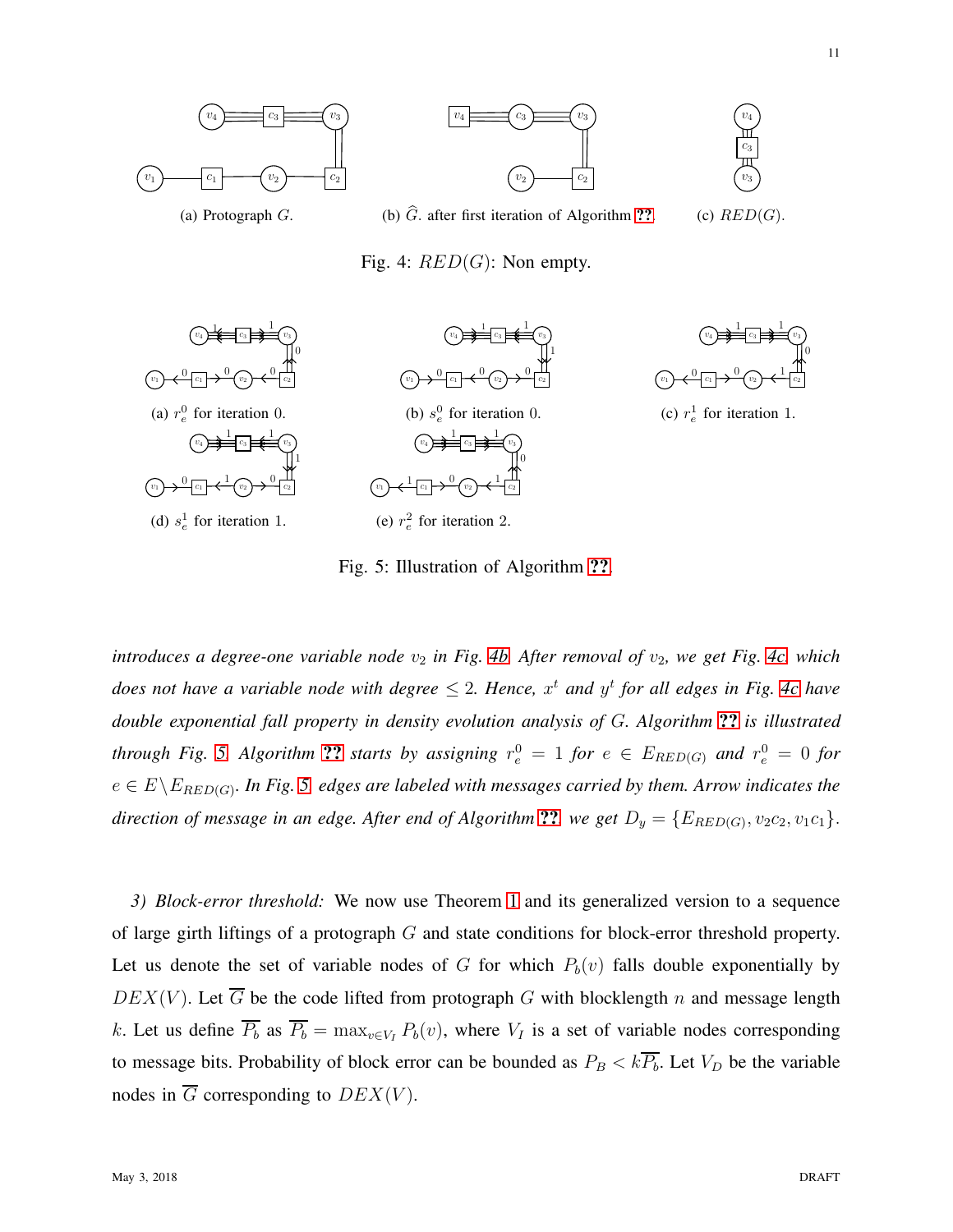**Theorem 2.** In the notation introduced above, if  $V_I \subset V_D$ , and girth of  $\overline{G}$  is at least  $c \log n$ , *then*

$$
P_B \le k\mathcal{O}(\exp(-\beta n^{\alpha})),
$$

*where*  $\alpha$ ,  $\beta$ , *c* are positive constants.

*Proof.* We know that  $P_b(v)$  corresponding to  $v \in DEX(V)$  fall double exponentially in density evolution of  $G$ , i.e.,

$$
P_b(v) = \mathcal{O}(\exp(-\beta 2^{\alpha t}))
$$

for  $v \in DEX(V)$  with  $\alpha, \beta$  being positive constants. Since  $V_I \subset V_D$ ,  $\overline{P}_b(v) = \mathcal{O}(\exp(-\beta 2^{\alpha t}))$ for  $v \in V_I$ . So, probability of block error of  $\overline{G}$ , denoted by  $P_B$ , can be bounded as follows:

$$
P_B \le k\mathcal{O}(\exp(-\beta 2^{\alpha t}))
$$

for  $\epsilon \leq \epsilon_{\text{th}}$ . Assuming  $t < g/2$  and putting  $t = c \log n$ , we get

$$
P_B \leq k\mathcal{O}(\exp(-\beta n^{\alpha})).
$$

From above theorem, if  $\epsilon < \epsilon_{\text{th}}$ , we can deduce that  $P_B \to 0$  as  $n \to \infty$ . The rate-1/4 protograph in Fig. [4a](#page-10-0) has one information bit and it satisfies the block-error threshold condition, because  $P_b$  corresponding to degree-three variable node of G fall double exponentially as described in Example [3.](#page-9-0) So, block-error threshold and bit-error threshold can be made equal for appropriate lifting size using Theorem [2.](#page-10-2) Protographs can be lifted to have large girth ( $\mathcal{O}(c \log n)$ ) by using the large girth construction in [\[6\]](#page-24-3). Similarly, the rate-1/4 protograph in Fig. [3a](#page-9-0) has one information bit. However, for this protograph, block-error threshold cannot be made equal to bit-error threshold by using Theorem [2,](#page-10-2) because  $P<sub>b</sub>$  corresponding to any variable nodes of G does not fall double exponentially. In the following example, we comment on the block-error threshold of codes in 5G standard [\[9\]](#page-24-6).

**Example 5.** Consider the rate- $1/5$ ,  $42 \times 52$  protograph and the rate- $1/3$ ,  $46 \times 68$  protograph *from the 5G standard [\[9\]](#page-24-6). Protographs corresponding to rate-*1/5 *and rate-*1/3 *have* 10 *and* 22 *information nodes, respectively. Base matrices of* RED(G) *corresponding to rate-*1/5 *and rate-*1/3 *are given in* [\(6\)](#page-12-2) *and* [\(7\)](#page-12-3)*, respectively. Let*  $V_{RED(G)}$  *denote the set of variable nodes* in  $RED(G)$ *. For both the protographs, observe that*  $|V_{RED(G)}|$  is greater than the number of

 $\Box$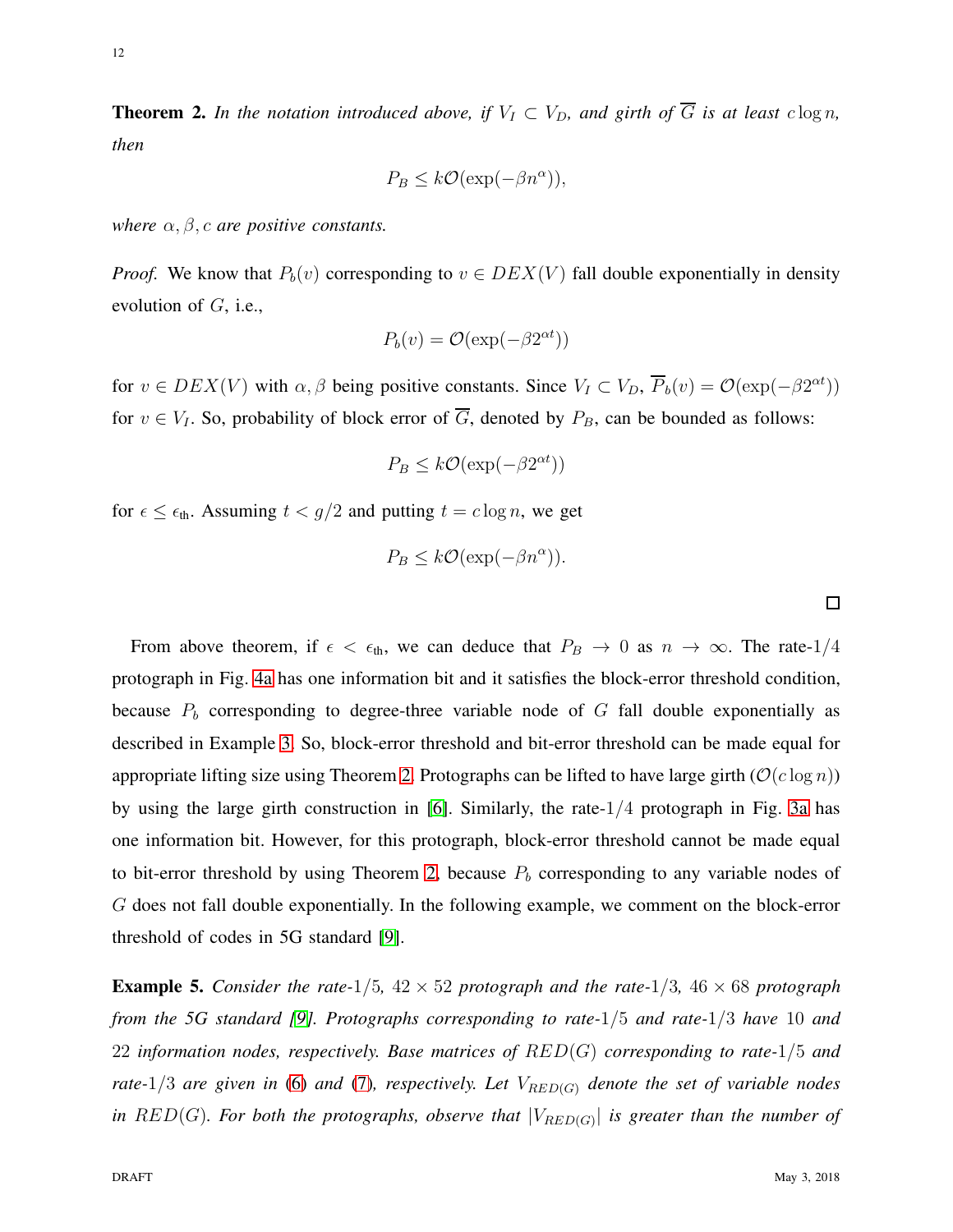*variable nodes corresponding to information bits. Since*  $V_{RED(G)} \subseteq DEX(V)$ *, information bits in the lifted graph can be chosen in such a way that*  $V_I \subset V_D$ *. So, in 5G standard, protographs corresponding to both rate-*1/3 *and rate-*1/5 *satisfy block-error threshold condition, which is derived in Theorem [2.](#page-10-2)*

<span id="page-12-3"></span><span id="page-12-2"></span>

|  |  |  |                                                                                                       | $\begin{array}{ccccccccccccccccc} 1 & 1 & 1 & 1 & 0 & 0 & 1 & 0 & 0 & 1 & 1 & 1 & 0 & 0 \end{array}$     |  |  |  |  |  |  |  |  |  |                                                                                                                                                                                                                                                                                                                   |
|--|--|--|-------------------------------------------------------------------------------------------------------|----------------------------------------------------------------------------------------------------------|--|--|--|--|--|--|--|--|--|-------------------------------------------------------------------------------------------------------------------------------------------------------------------------------------------------------------------------------------------------------------------------------------------------------------------|
|  |  |  |                                                                                                       | $\begin{array}{ccccccccccccccccccccc} 1 & 0 & 0 & 1 & 1 & 1 & 1 & 1 & 1 & 1 & 0 & 1 & 1 & 0 \end{array}$ |  |  |  |  |  |  |  |  |  | (6)                                                                                                                                                                                                                                                                                                               |
|  |  |  |                                                                                                       | 1 1 0 1 1 0 0 0 1 0 1 0 1 1                                                                              |  |  |  |  |  |  |  |  |  |                                                                                                                                                                                                                                                                                                                   |
|  |  |  | $\begin{array}{cccccccccccccccccc} 0 & 1 & 1 & 0 & 1 & 1 & 1 & 1 & 1 & 1 & 1 & 0 & 0 & 1 \end{array}$ |                                                                                                          |  |  |  |  |  |  |  |  |  |                                                                                                                                                                                                                                                                                                                   |
|  |  |  |                                                                                                       |                                                                                                          |  |  |  |  |  |  |  |  |  |                                                                                                                                                                                                                                                                                                                   |
|  |  |  |                                                                                                       |                                                                                                          |  |  |  |  |  |  |  |  |  | $\begin{bmatrix} 1 & 1 & 1 & 1 & 0 & 1 & 1 & 0 & 0 & 1 & 1 & 1 & 1 & 1 & 0 & 1 & 1 & 1 & 1 & 1 & 1 & 1 & 1 & 0 & 0 \\ 1 & 0 & 1 & 1 & 1 & 1 & 0 & 1 & 1 & 1 & 0 & 1 & 1 & 1 & 1 & 1 & 0 & 1 & 1 & 1 & 1 & 1 & 0 \\ 0 & 0 & 0 & 0 & 0 & 0 & 0 & 1 & 1 & 1 & 1 & 1 & 0 & 1 & 1 & 1 & 1 & 1 \\ 0 & 0 & 0 & 0 & 0 & $ |
|  |  |  |                                                                                                       |                                                                                                          |  |  |  |  |  |  |  |  |  |                                                                                                                                                                                                                                                                                                                   |
|  |  |  |                                                                                                       |                                                                                                          |  |  |  |  |  |  |  |  |  |                                                                                                                                                                                                                                                                                                                   |
|  |  |  |                                                                                                       |                                                                                                          |  |  |  |  |  |  |  |  |  |                                                                                                                                                                                                                                                                                                                   |

The block-error threshold condition for BIAWGN channel is same as block-error threshold condition for BEC and can be proved using a Bhattacharya parameter argument as in [\[6,](#page-24-3) Theorem 3] and [\[19,](#page-25-4) Theorem 2]. Readers interested in designing protographs with block-error threshold can skip the following sections and move to Section [IV.](#page-19-0)

<span id="page-12-1"></span><span id="page-12-0"></span>*4) Description of Edges in*  $\overline{D}_x$ ,  $\overline{D}_y$ ,  $\overline{D}_{xy}$ : In the following two lemmas, we describe edges which are in  $\overline{D}_x$ ,  $\overline{D}_y$  and  $\overline{D}_{xy}$ .

Lemma 1. *In the notation introduced above, the following are true:*

- *1)*  $E_1 \subset \overline{D}_x$ .
- 2) For  $e \in E_1$  and  $e' \in E_{c_e} \setminus e$ ,  $\{E_{c_e} \setminus e\} \subseteq \overline{D}_y$ .
- *3)*  $E_2 \subseteq \overline{D}_{x\overline{v}}$ .
- *4)* If  $e \in E_2$ , then  $E_{c_e} \subseteq \overline{D}_y$ .

*Proof.* 1) Consider  $e \in E_1$ . From [\(4\)](#page-5-3), it follows that  $x_e^t = \epsilon \quad \forall t$ . So,  $E_1 \subseteq \overline{D}_x$ .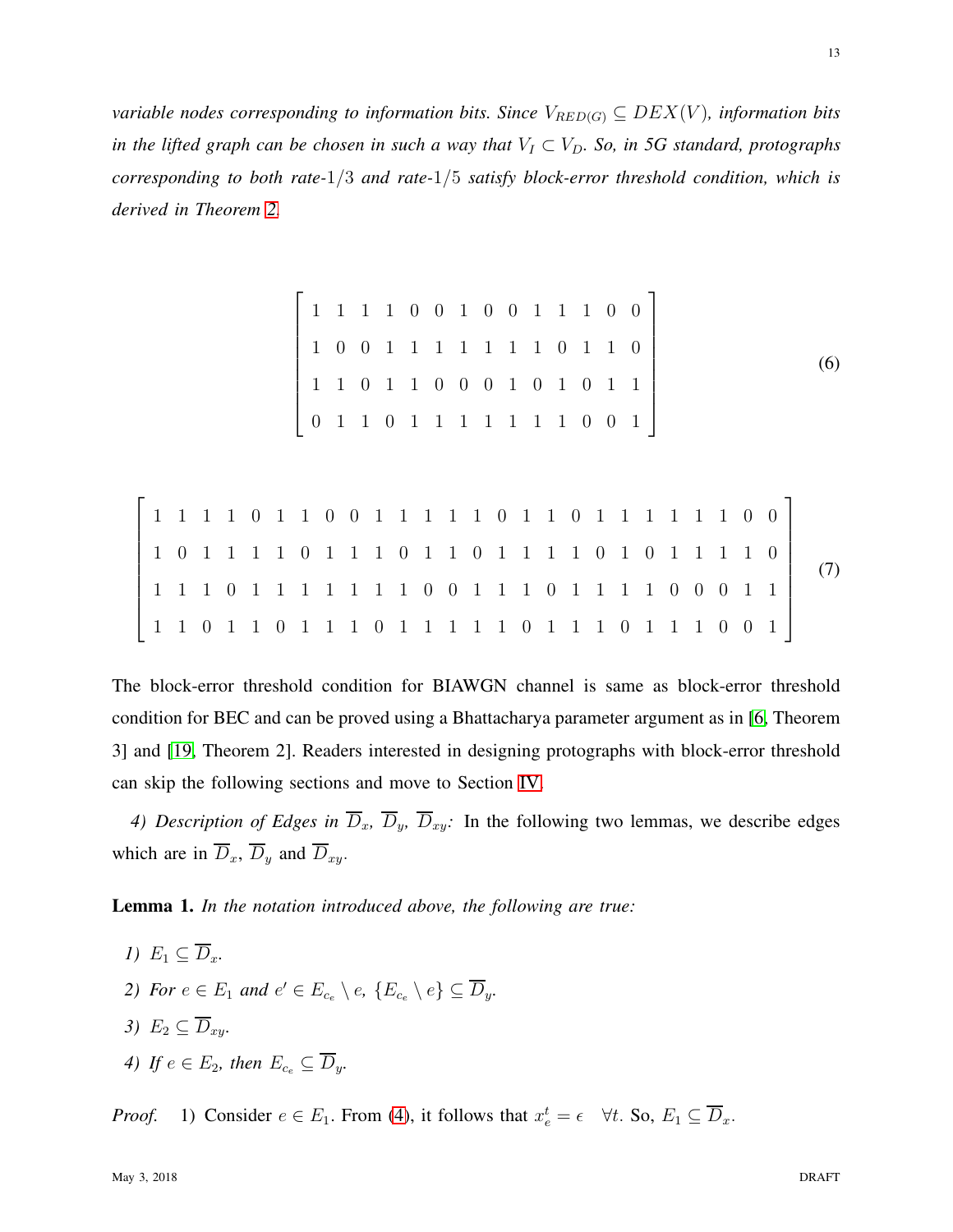2) Consider  $e \in E_1$ . Observe that for each  $e' \in \{E_{c_e} \setminus e\}$ ,  $e \in \{E_{c_{e'}} \setminus e'\}$ . From [\(3\)](#page-5-2), it follows that for each  $e' \in \{E_{c_e} \setminus e\}$ 

$$
y_{e'}^t = 1 - \prod_{\bar{e} \in E_{c_{e'}} \backslash e'} (1 - x_{\bar{e}}^{t-1})
$$
  

$$
\geq x_e^{t-1}.
$$

Since  $e \in E_1$ , we know from Part 1,  $x_e^{t-1} = \epsilon$ . So,  $y_{e'}^t \ge \epsilon$  and  $e' \in \overline{D}_y$ .

3) Let  $L = e_0 e_1 \cdots e_{l-1} e_0$  be a cycle in  $G_2$ . Since L is a cycle, for each  $e_i$  in L, either  $(v_{e_i} = v_{e_{i+1}}$  and  $c_{e_{i+1}} = c_{e_{i+2}}$  or  $(v_{e_i} = v_{e_{i-1}}$  and  $c_{e_{i-1}} = c_{e_{i-2}}$ , where addition in subscript of e are modulo l. Next, We will prove  $e_i \in \overline{D}_x$  if  $v_{e_i} = v_{e_{i+1}}$  and  $c_{e_{i+1}} = c_{e_{i+2}}$ . From  $(2)-(3)$  $(2)-(3)$  $(2)-(3)$ , it follows that

$$
x_{e_i}^{(t+l)} = \epsilon y_{e_{i+1}}^{(t+l)}
$$

$$
\geq \epsilon x_{e_{i+2}}^{(t+l-1)}.
$$

By applying [\(2\)](#page-5-1) and [\(3\)](#page-5-2)  $l/2$  times alternatively, it can be shown that  $x_{e_i}^{(t+l)} \ge \epsilon^{\frac{l}{2}} x_{e_i}^t$  for  $1 \leq i \leq l$ . Similarly, it can be proved that  $e_i \in D_x$  if  $v_{e_i} = v_{e_{i-1}}$  and  $c_{e_{i+1}} = c_{e_{i+2}}$ . So,  $e_i \in \overline{D_x}$ . Similarly, it can be shown that  $y_{e_i}^{(t+l)} \ge \epsilon^{\frac{l}{2}}(y_{e_i}^t)$ , which implies  $e_i \in \overline{D}_y$ . So,  $e_i \in \overline{D}_{x_i}.$ 

4) Consider  $e \in E_2$ . For each  $e' \in E_{c_e}$ , observe that  $\{E_{c_{e'}} \setminus e'\} \cap E_2 \neq \emptyset$ . Let  $\tilde{e} \in \{E_{c_{e'}} \setminus e'\} \cap E_2$ . From [\(2\)](#page-5-1), it follows that for each  $e' \in E_{c_e}$ 

$$
y_{e'}^t = 1 - \prod_{e'' \in E_{c_{e'}} \backslash e'} (1 - x_{e''}^{t-1})
$$
  

$$
\geq x_{\tilde{e}}^{t-1}.
$$

Since  $\tilde{e} \in E_2$ , we know from Part 3 of Lemma [1](#page-12-0) that  $x_{\tilde{e}}^{t-1}$  $\frac{t-1}{\tilde{e}}$  does not fall double exponentially with t. So,  $y_{e'}^t$ , for  $e \in E_2$  and  $e' \in E_{c_e}$ , does not fall double exponentially with t.

Define  $\widehat{E} = E - \{E_1 \cup E_2\}$ . Let  $\widehat{G}(\widehat{V} \cup \widehat{C})$  be the subgraph of G induced by edges in  $\widehat{E}$ . In context of double exponential fall,  $\widehat{E}_1$  and  $\widehat{E}_2$  behave in same way as  $E_1$  and  $E_2$ , which will be shown in the following lemma.

<span id="page-13-0"></span>Lemma 2. *In the notation defined above 1)*  $\widehat{E}_1 \subset \overline{D}_x$ .

 $\Box$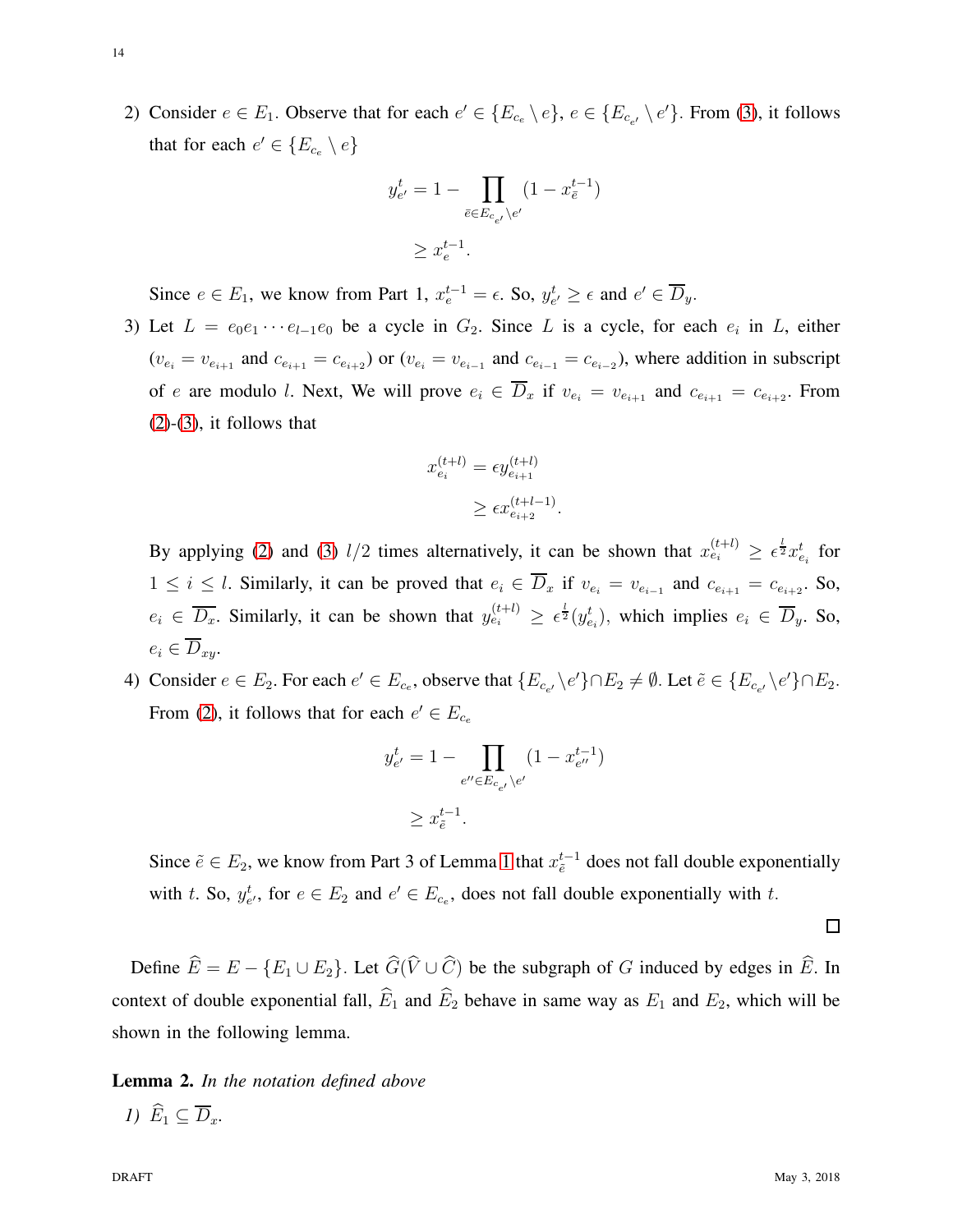- *2) If*  $e \in \widehat{E}_1$ , then  $\{E_{c_0} \setminus e\} \subset \overline{D}_v$ . 3)  $\widehat{E}_2 \subseteq \overline{D}_{xu}$ . *4) If*  $e \in \widehat{E}_2$ ,  $E_{c_e} \subset \overline{D}_v$ .
- *Proof.* 1) Consider  $e \in \widehat{E}_1$ . We will use the fact that  $x_e^t$  falls double exponentially iff  $y_{e'}^t$ corresponding to at least one edge  $e' \in E_{c_e} \setminus e$  falls double exponentially. We have

$$
x_e^t = \epsilon \prod_{e' \in E_{v_e} \setminus e} y_{e'}^t
$$
  
= 
$$
\epsilon \prod_{e' \in \{E_{v_e} \setminus \widehat{E}_{v_e}\}} y_{e'}^t \prod_{e' \in \{\widehat{E}_{v_e} \setminus e\}} y_{e'}^t.
$$

Define  $A_e^t = \prod$  $e^\prime{\in}E_{c_e}\backslash\bar{E}_{c_e}$  $y_{e'}^t$ . From Lemma [1,](#page-12-0) it can be deduced that  $A_e^t$  does not fall double exponentially with t. Since e is incident on a degree-one variable node of  $\widehat{G}$ ,  $\widehat{E}_{c_e} \setminus e = \emptyset$ . So,  $x_e^t = \epsilon A_e^t$  and it does not fall double exponentially with t.

- 2) Similar to the proof of Part 2 of Lemma [1.](#page-12-0)
- 3) Let  $L = e_0 e_1 \cdots e_l e_0$  be a cycle in  $G_2$ . Since L is a cycle, for each  $e_i$  in L, either  $(v_{e_i} = v_{e_{i+1}})$ and  $c_{e_{i+1}} = c_{e_{i+2}}$  or  $(v_{e_i} = v_{e_{i-1}})$  and  $c_{e_{i-1}} = c_{e_{i-2}}$ , where addition in subscript of e are modulo l. Next, we will prove  $e_i \in \overline{D}_x$  if  $v_{e_i} = v_{e_{i+1}}$  and  $c_{e_{i+1}} = c_{e_{i+2}}$ . From [\(2\)](#page-5-1) and [\(3\)](#page-5-2), we have

$$
x_{e_i}^{t+l} = \epsilon \prod_{e \in E_{v_{e_i}} \setminus e_i} y_e^{t+l}
$$
  
\n
$$
= \epsilon \prod_{e \in \{E_{v_{e_i}} \setminus \widehat{E}_{v_{e_i}}\}} y_e^{t+l} \prod_{e \in \widehat{E}_{v_{e_i}} \setminus e_i} y_e^{t+l}
$$
  
\n
$$
= A_e^{t+l} y_{e_{i+1}}^{t+l}
$$
  
\n
$$
\geq A_e^{t+l} x_{e_{i+2}}^{t+l-1},
$$

where  $A_{e_i}^{t+l} = \epsilon$   $\prod$  $e \in \{E_{ve_i} \backslash E_{ve_i}\}$  $y_e^{t+l}$  and  $e_{i+1} = \widehat{E}_{v_{e_i}} \setminus e_i$ . From Lemma [1,](#page-12-0) it can be deduced that  $A_{e_i}^{t+l}$  does not fall double exponentially. By applying above  $l/2$  times we can show that

$$
x_{e_i}^{t+l} \ge A_{e_1}^t x_{e_i}^t.
$$

Since  $A_{e_i}^t$  does not fall double exponentially,  $x_{e_i}^t$  does not fall double exponentially with t. Similarly, it can be proved that  $e_i \in D_x$  if  $v_{e_i} = v_{e_{i-1}}$  and  $c_{e_{i+1}} = c_{e_{i+2}}$ . So,  $e_i \in D_x$ . Similarly, it can be proved that  $e_i \in \overline{D}_y$ . So,  $e_i \in \overline{D}_{xy}$ .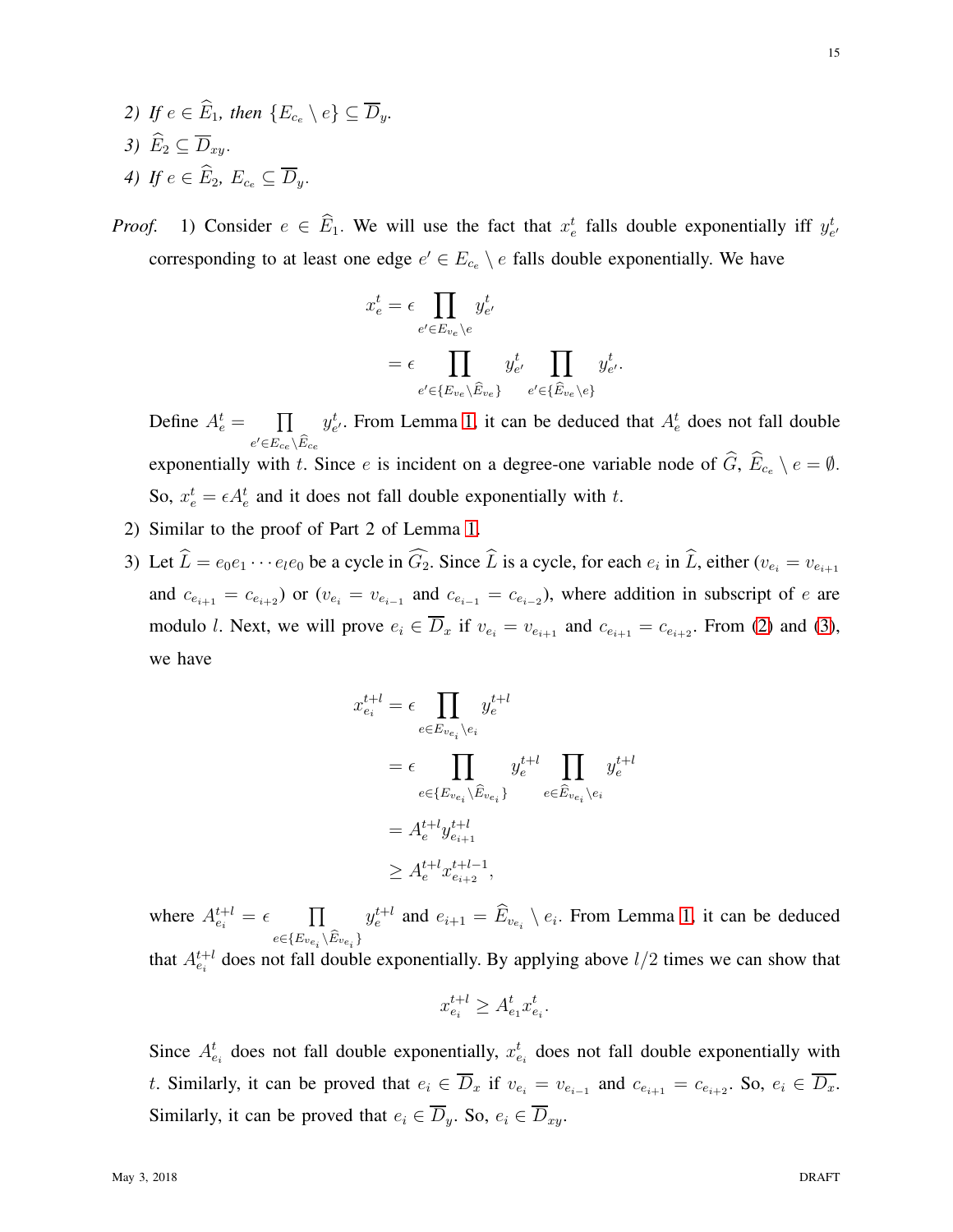# <span id="page-15-0"></span>4) Similar to the proof of Part 4 of Lemma [1.](#page-12-0)

#### *5) Proof of Theorem [1:](#page-8-1)*

*Proof.* The proof follows the proof of [\[6,](#page-24-3) Theorem 1] very closely. We will briefly sketch the proof here. We will use the following inequality. For any  $x \in [0, 1]$  and a positive integer d,

<span id="page-15-4"></span>
$$
(d-1)x \ge 1 - (1-x)^{d-1} \tag{8}
$$

First observe that  $E_{RED(G)} \subseteq E$ . If G contains degree-one variable nodes or cycles in the subgraph induced by degree-two variable nodes, then  $E_{RED(G)} \subset E$ . Let  $|v_2|$  be the number of degree two variable nodes in  $RED(G)$ . Let us consider  $e_{v_i,m} \in E_{RED(G)}$ . For  $l \in \{0, 1, 2, \cdots |v_2|\}$ , we will show by recursion that

<span id="page-15-1"></span>
$$
x_{v_i,m}^{t+l} \le C_l \left(\overline{x}^t\right)^{a(l,e_{v_i,m})} \tag{9}
$$

where  $C_l$  is a constants. We have  $C_0 = 1$  and  $a(0, e_{v_i,m}) = 1$ . so, [\(9\)](#page-15-1) is true for  $l = 0$ . In standard protograph, single parity check codes and repetition codes are used as component code at check nodes and variable nodes, respectively. So, for standard protograph, [\(3\)](#page-5-2) and [\(4\)](#page-5-3) becomes [\(10\)](#page-15-2) and [\(11\)](#page-15-3), respectively.

<span id="page-15-3"></span><span id="page-15-2"></span>
$$
y_{c_j,n}^{t+1} = 1 - \prod_{k \in [d_{c_j}] \setminus n} (1 - x_{c_j,k}^t),
$$
\n(10)

$$
x_{v_i,m}^{t+1} = \epsilon \prod_{k \in [d_{v_i}] \setminus m} y_{v_i,k}^{t+1}.
$$
 (11)

where  $[d_{c_j}] = \{1, 2, \dots, d_{c_j}\}\$ , and  $[d_{v_i}] = \{1, 2, \dots, d_{v_i}\}\$ . Let  $b(l, e_{c_j, n}) = \min_{k \in [d_{c_j}] \setminus n} a(l, e_{c_j, k})$ . Next, we will prove [\(9\)](#page-15-1) for arbitrary *l*. Using [\(10\)](#page-15-2) and  $\overline{x}_t \leq 1$ , we get

$$
y_{c_j,n}^{t+l+1} = 1 - \prod_{k \in [d_{c_j}] \setminus n} (1 - x_{c_j,k}^{t+l}),
$$
  
\n
$$
\leq 1 - \left(1 - C_l \left(\overline{x}^t\right)^{b(l,e_{c_j,n})}\right)^{d_{c_j}-1},
$$
  
\n
$$
\leq (d_{c_j} - 1)C_l \left(\overline{x}^t\right)^{b(l,e_{c_j,n})}.
$$

Inequality (a) follows from [\(9\)](#page-15-1). Since  $\overline{x}^t \to 0$  for  $\epsilon \leq \epsilon_{\text{th}}$ , we have  $C_l (\overline{x}^t)^{b(l,e_{c_j,n})} < 1$  for large t. So, inequality (b) follows from [\(8\)](#page-15-4). Consider  $e_{v_i,m} \in E_{RED(G)}$ . We get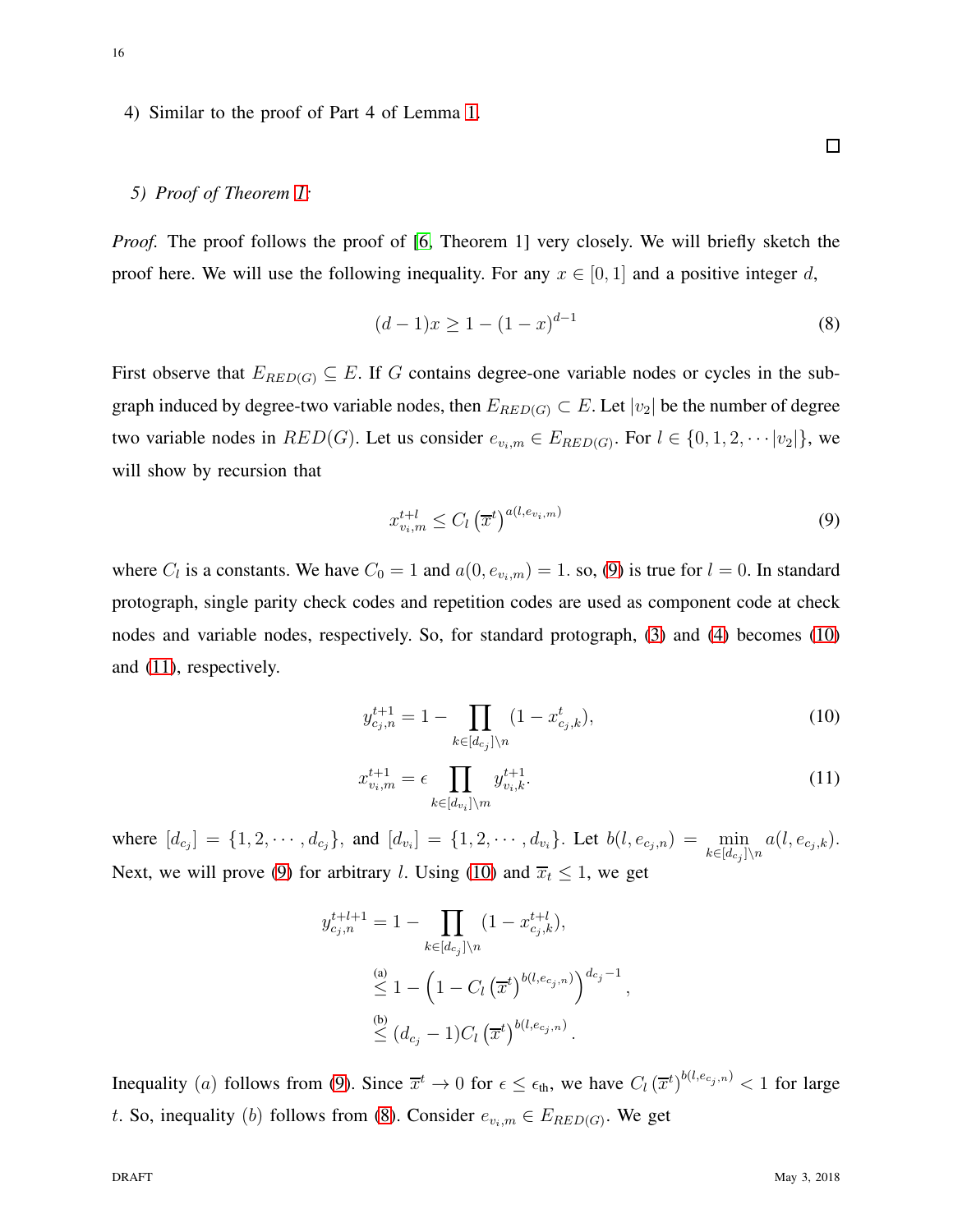$$
x_{v_i,m}^{t+l+1} = \epsilon \prod_{n \in [d_{v_i}] \backslash m} y_{v_i,n}^{t+l+1},
$$
  
\n
$$
\leq \epsilon ((d_{\max} - 1)C_l)^{(d_{v_i} - 1)} \prod_{n \in [d_{v_i}] \backslash m} (\overline{x}^t)^{b(l,e_{c_j,n})},
$$
  
\n
$$
\stackrel{a}{\leq} \epsilon ((d_{\max} - 1)C_l)^{(d_{v_i} - 1)} \prod_{n \in [d_{v_i}(RED(G))] \backslash m} (\overline{x}^t)^{b(l,e_{(c_j,n)})},
$$
  
\n
$$
\leq C_{l+1} (\overline{x}^t)^{a(l+1,e_{(v_i,m)})},
$$

where  $d_{\text{max}}$  is the maximum check node degree  $(d_{\text{max}} \geq 2)$ ,  $d_{v_i}$  and  $d_{v_i}(RED(G))$  are degree of node  $v_i$  in G and  $RED(G)$ , respectively,  $C_{l+1} = \max_{1 \le i \le |V|} \epsilon ((d_{\max} - 1)C_l)^{(d_{v_i} - 1)}$  is a positive constant and we set

$$
a(l+1, e_{v_i,m}) = \begin{cases} 1, & \text{if } \sum_{k \in [d_{v_i}(RED(G))] \setminus m} b(l, e_{(v_i,k)}) = 1, \\ 2, & \text{if } \sum_{k \in [d_{v_i}(RED(G)) \setminus m]} b(l, e_{(v_i,k)}) \ge 2. \end{cases}
$$
(12)

Inequality (a) is true, because  $d_{v_i} \geq d_{v_i}(RED(G))$ . We claim that  $a(v_2+1, e_{v_i,m}) = 2$ . This can be proved by contradiction. For details of the proof, we refer readers to [\[6,](#page-24-3) Theorem 1]. So, we have shown that

$$
\overline{x}^{t+v_2+1} \le A(\overline{x}^t)^2,
$$

where  $A = C_{t+v_2+1}$  is a constant and  $\overline{x}^t \leq 1$  for  $t > R$ . By applying the above repeatedly, we can show that

$$
\overline{x}^{R+i(2v_2+1)} \le A^{-1} (A \overline{x}^R)^{2^i},\tag{13}
$$

for every positive integer i, which implies  $E_{RED(G)} \subseteq D_{xy}$ . Next, we will prove  $D_{xy} \subseteq E_{RED(G)}$ . In Algorithm [??](#page-8-0), we remove edges in the set  $\overline{D}_x \cup \overline{D}_y \cup \overline{D}_{xy}$  from G to obtain graph  $RED(G)$ , i.e,  $E_{RED(G)} = E \setminus (\overline{D}_x \cup \overline{D}_y \cup \overline{D}_{xy})$ . In Lemmas [1](#page-12-0) and [2,](#page-13-0) it has been shown that  $D_{xy} \cap$  $(\overline{D}_x \cup \overline{D}_y \cup \overline{D}_{xy}) = \emptyset$ . So,  $D_{xy} \subseteq E_{RED(G)}$  and the proof of the theorem is complete.  $\Box$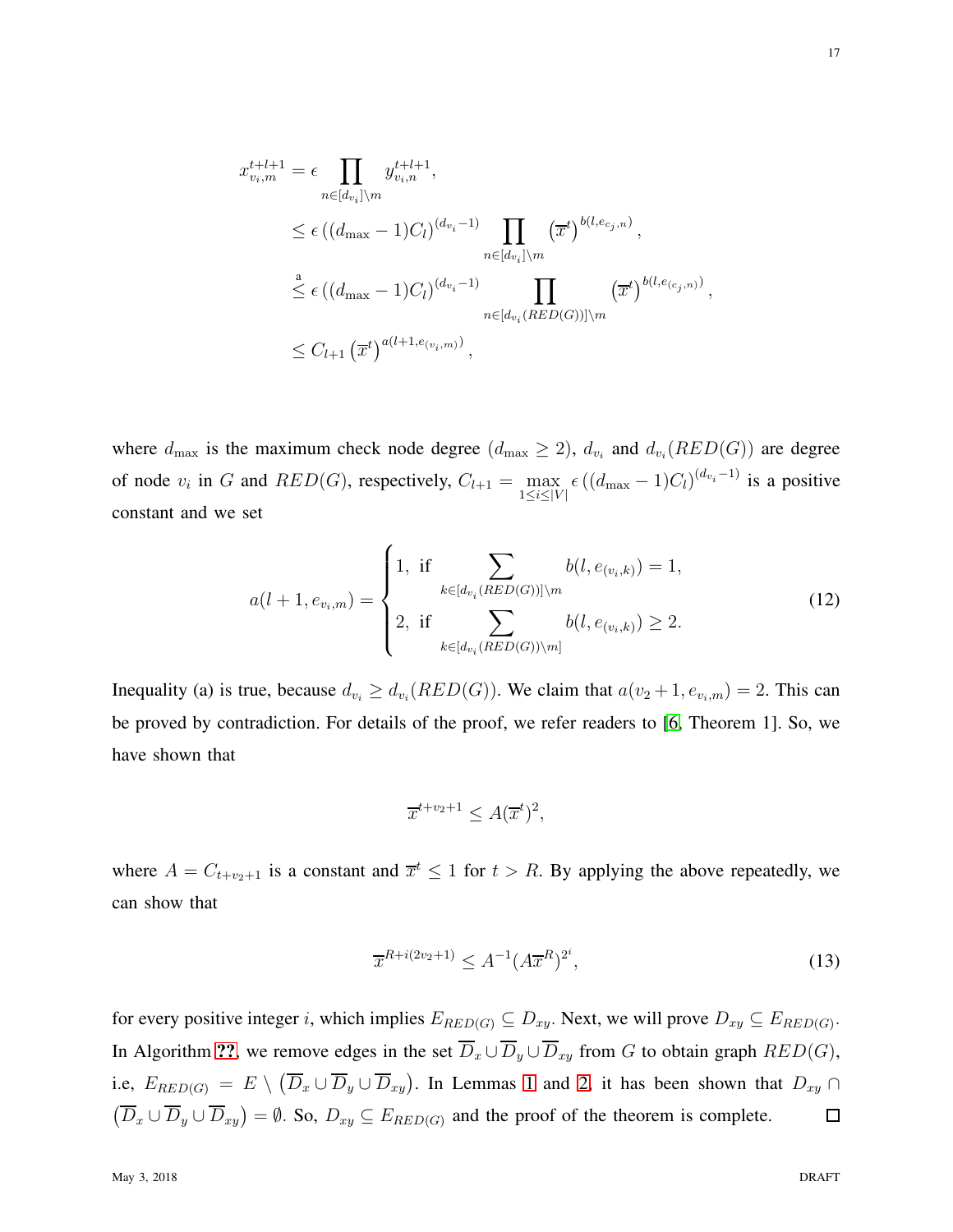# *B. Extension to DGLDPC protograph*

For an edge  $e$  in a DGLDPC protograph  $G$ , let  $h_{ce}$  and  $h_{ve}$  denote the extrinsic message erasure probabilities at the check node and variable node, respectively. Note that  $h_{ce}$  and  $h_{ve}$ are polynomials in multiple variables denoting erasure probabilities of edges in  $E_{c_e} \setminus e$  and  $E_{v_e} \setminus e$ , respectively (see [\(2\)](#page-5-1)-[\(4\)](#page-5-3)). Let  $d_{ce}$  and  $d_{ve}$  denote the least sum degree of terms in  $h_{ce}$  and  $h_{ve}$ , respectively. Let  $D_x, D_y, \overline{D}_x, \overline{D}_y, D_{xy}$ , and  $\overline{D}_{xy}$  denote the same quantities as in Section [III-A.](#page-7-1) As shown in Lemma [1,](#page-12-0) in a standard protograph, edges from degree-1 variable nodes do not contribute to double exponential fall, because  $d_{ve}$  corresponding to them is zero. Unlike standard protograph,  $d_{ve}$  corresponding to an edge e in DGLDPC protograph is not determined by degree of its variable node. In a DGLDPC protograph, let  $E_1^v = \{e : d_{ve} = 0\}$ and  $E_1^c = \{e : d_{ce} = 0\}$ , i.e  $E_1^v$  and  $E_1^c$  are the set of edges with a constant term in their corresponding  $h_{ce}$  and  $h_{ve}$ , respectively. Define  $E_1 = E_1^v \cup E_1^c$ . Let  $G_2$  be the subgraph induced by edges in  ${e : d_{ce} = 1 \text{ or } d_{ve} = 1}.$  A loop  $L = {e_0 e_1 \cdots e_{2l-1} e_0}$  in  $G_2$  is said to be non- $DEX$  (does not have double exponential fall property) if it satisfies one of the following conditions.

- 1) Degree-one term of  $h_{ve_i}$  and  $h_{ce_{i+1}}$ , for  $0 \le i \le 2l-1$ , are  $a_{e_{i+1}}^v y_{e_{i+1}}$  and  $a_{i+2}^c x_{e_{i+2}}$ , respectively.
- 2) Degree-one term of  $h_{ce_i}$  and  $h_{ve_{i+1}}$ , for  $0 \le i \le 2l-1$ , are  $a_{e_{i+1}}^c x_{e_{i+1}}$  and  $a_{i+2}^v y_{e_{i+2}}$ , respectively.

In the above,  $a_{e_i}^v, a_{e_{i+1}}^v, a_{e_i}^c$  and  $a_{e_{i+1}}^c$  are constants, and addition in subscript of e is modulo 2l. If loop L satisfies condition-1 above, then define  $E_2^{Lv} = \{e_0, e_2, \dots, e_{2l-2}\}\$  and  $E_2^{Lc} =$  $\{e_1, e_3, \cdots, e_{2l-1}\}\$ , else define  $E_2^{Lc} = \{e_0, e_2, \cdots, e_{2l-2}\}\$  and  $E_2^{Lv} = \{e_1, e_3, \cdots, e_{2l-1}\}\$ . Define  $E_2^L = E_2^{Lc} \cup E_2^{Lv}$  and  $E_2 = \bigcup$ L∈L  $E_2^L$ , where  $\mathcal L$  is the set of non- $DEX$  cycles in  $G_2$ . In the following lemma, we describe edges which are in  $\overline{D}_x$  and  $\overline{D}_y$ .

Lemma 3. *In the notation introduced above, the following are true:*

- *1*)  $E_1^v \subseteq \overline{D}_x$  and  $E_1^c \subseteq \overline{D}_y$ .
- 2) For an edge  $e$  with  $d_{ce} = 1$ , if one of the degree-1 term of  $h_{ce}$  is  $a_{e'}x_{e'}$  for  $e' \in E_1^v$ , then  $e' \in \overline{D}_y$ . Similarly, for an edge  $e$  with  $d_{ve} = 1$ , if one of the degree-1 term of  $h_{ve}$  is  $a_{e'}y_{e'}$ *for*  $e' \in E_1^c$ *, then*  $e' \in \overline{D}_x$ *.*
- 3)  $E_2^{Lc} \subseteq \overline{D}_y$  and  $E_2^{Lv} \subseteq \overline{D}_x$ .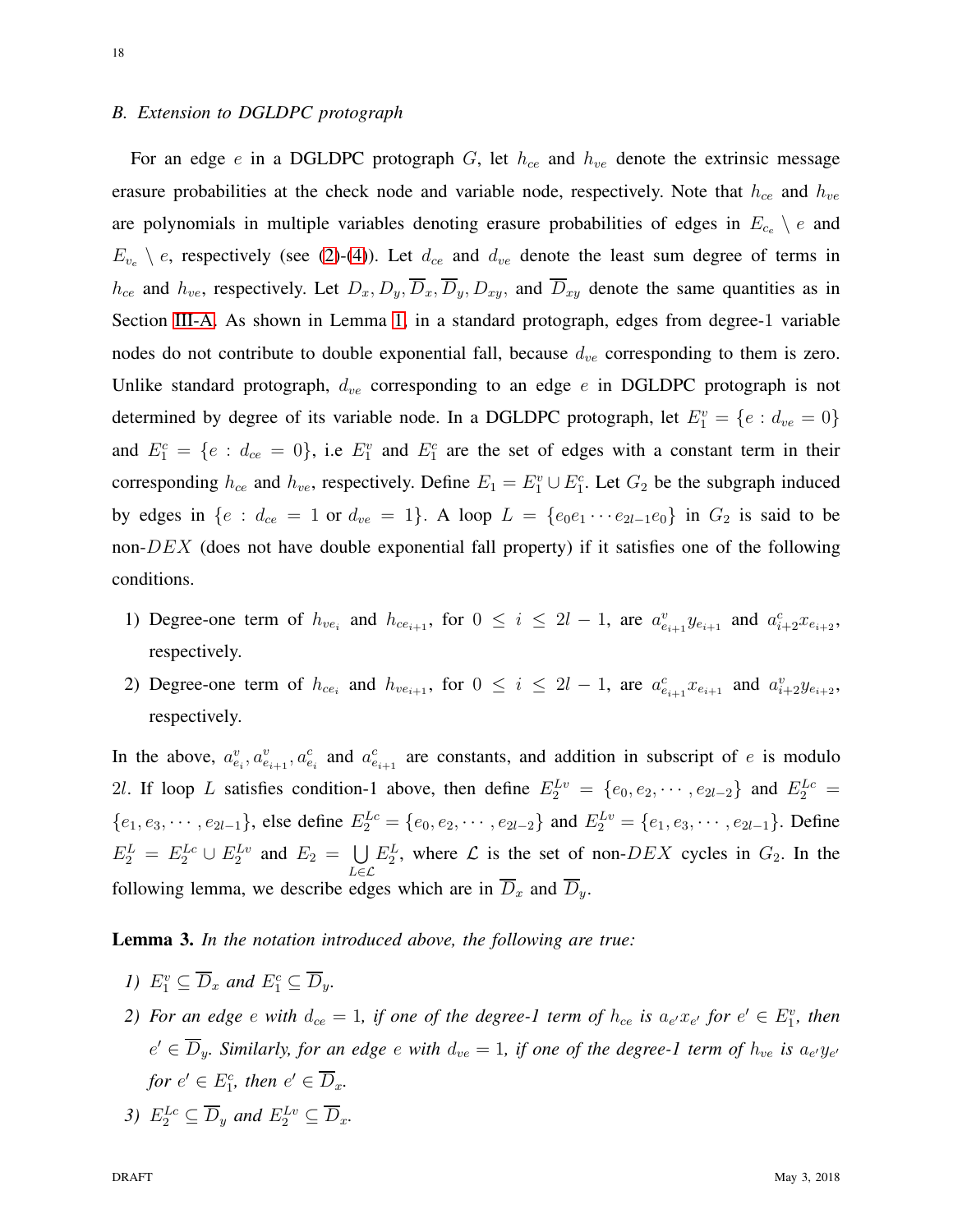- 4) For an edge  $e$  with  $d_{ce} = 1$ , if the degree one of the degree-1 term of  $h_{ce}$  is  $a_{e'}x_{e'}$  for  $e' \in E_2^{Lv}$ , then  $e \in \overline{D}_y$ . Similarly, for an edge  $e \in G_2$ , if one of the degree-1 term of  $h_{ve}$  is  $a_{e'}y_{e'}$  for  $e' \in E_2^{Lc}$ , then  $e \in \overline{D}_x$ .
- *Proof.* 1) Consider  $e \in E_1^v$ . From definition of  $E_1^v$ , we know that  $d_{ve} = 0$ . Let  $a_e$  be the degree-zero term of  $h_{ve}$ . From [\(4\)](#page-5-3), it follows that  $x_e^t \ge a_e$ . So,  $E_1^v \subseteq \overline{D}_x$ . Similarly, it can be shown that  $E_1^c \subseteq \overline{D}_y$ .
	- 2) From [\(3\)](#page-5-2), it follows that  $y_e^{t+1} \le a_{e'} x_{e'}^t$ . So,  $e' \in \overline{D}_y$ . Other statement can be proved similarly.
	- 3) Consider  $e_i \in E_2^{Lv}$ . From definition of  $E_2^{Lv}$  and [\(3\)](#page-5-2)-[\(4\)](#page-5-3), it follows that

$$
x_{e_i}^{t+l} \ge a_{e_{i+1}} y_{e_{i+1}}^{t+l}
$$
  

$$
\ge a_{e_{i+1}} a_{e_{i+2}} x_{e_{i+2}}^{t+l-1}.
$$

Repeating the above  $l$  times, we get

$$
x_{e_i}^{t+l} \ge \left(\prod_{i=1}^l a_{2i}^c a_{2i+1}^v\right) x_{e_i}^t.
$$

So,  $E_2^{Lv} \subseteq \overline{D}_x$ . Similarly, it can be shown that  $E_2^{Lc} \subseteq \overline{D}_y$ .

4) Consider an edge  $e \in G_2$ . Since the degree-1 term of  $h_{ce}$  is  $a_{e'}x_{e'}$ , from [\(4\)](#page-5-3), it follows that  $y_{e'}^{t+1}$  $e^{t+1} \ge a_{e'}x_{e'}^t$ . Since  $e' \in E_2^{Lv}$ ,  $e \in \overline{D}_y$ . Other statement can be proved similarly.

Algorithm [??](#page-8-0) is modified to recursively remove  $E_1$  and  $E_2$  to find  $RED(G)$  for a DGLDPC protograph G. Another modification is as follows: after removing an edge, the message erasure probability of all edges are updated by replacing the message corresponding to the removed edge by 1. For example, consider  $x_{e_1}^{t+1} = \epsilon y_{e_2}^{t+1}$ . After removal of edge  $e_2$ , it becomes  $x_{e_1}^{t+1} = \epsilon$ . Define  $\widehat{E} = E - \{E_1 \cup E_2\}$ . Let  $\widehat{G}(\widehat{V} \cup \widehat{C})$  be the subgraph of G induced by edges in  $\widehat{E}$ . In context of double exponential fall,  $\widehat{E}_1$  and  $\widehat{E}_2$  behave in same way as  $E_1$  and  $E_2$ , proof of which is similar to Lemma [2.](#page-13-0) Algorithm [??](#page-8-1) is extended with no significant modification. After obtaining  $D_x$  from Algorithm [??](#page-8-1), Theorem [2](#page-10-2) can be applied directly to find whether a DGLDPC protograph satisfies the block-error threshold condition. The following lemma plays a role in relating minimum distance of component codes to double exponential fall property.

<span id="page-18-0"></span>**Lemma 4.** *( [\[20\]](#page-25-5)[Theorem 3.79]) For a linear code with minimum distance d, let*  $f_i(\epsilon)$  *be the probability that the extrinsic output of the MAP decoder over*  $BEC(\epsilon)$  *is an erasure for the <i>i*-th *bit. Then,*  $f_i(\epsilon)$  *is a polynomial in*  $\epsilon$  *such that the coefficient of*  $\epsilon^i$  *is nonzero only for*  $i \geq d-1$ *.* 

 $\Box$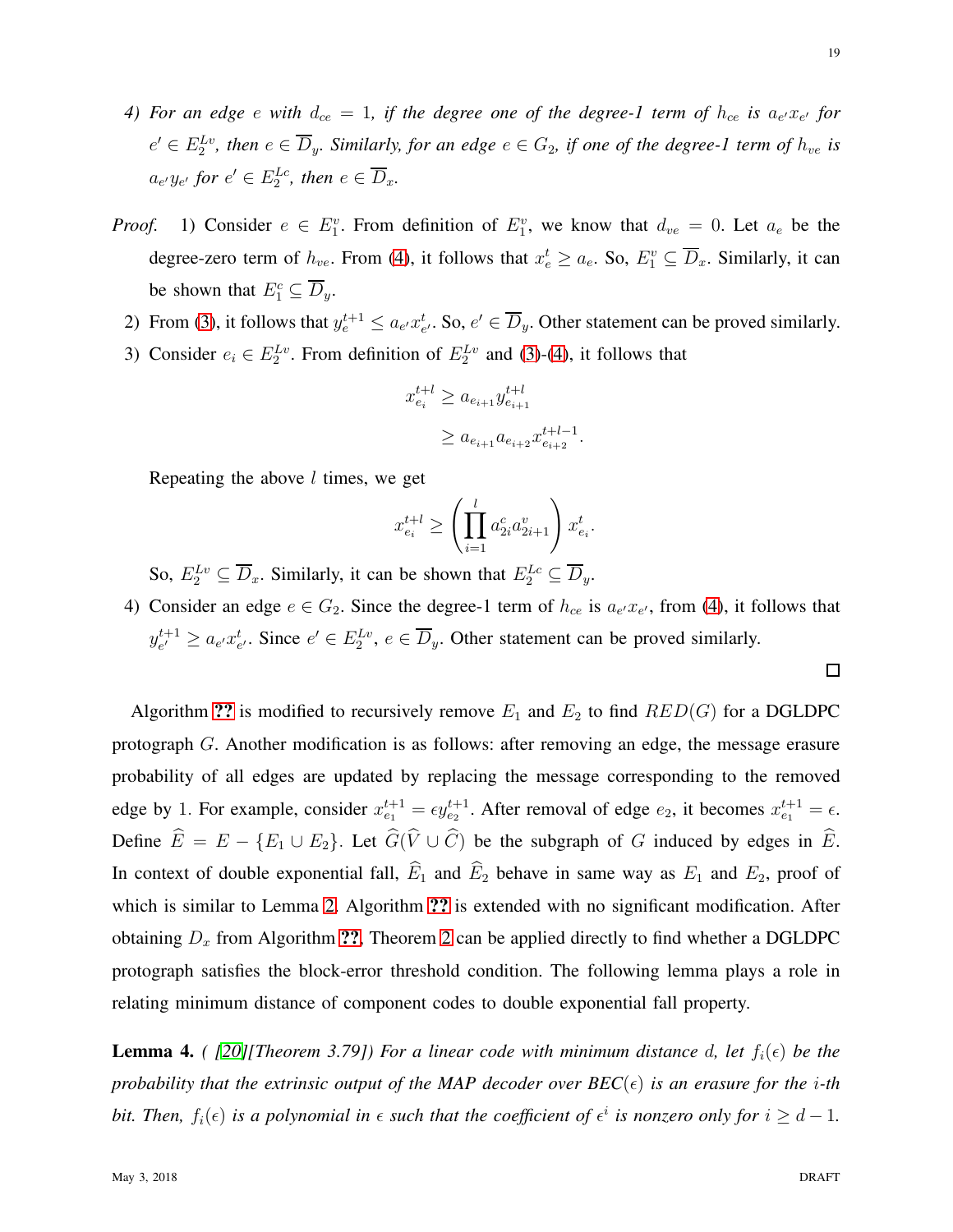*Proof.* For proof, see [\[20\]](#page-25-5)[Theorem 3.79].

**Remark 1.** In a DGLDPC protograph  $G(V \cup C, E)$ , let  $\overline{E_1^v} = \{e \in E : \text{minimum distance of } E\}$ *component code at*  $v_e$  *is* 1} *and*  $\overline{E_1^c} = \{e \in E : \text{minimum distance of component code at } c_e \text{ is }$ 1}. Let  $\overline{E_2}$  be the set of edges in loop formed by nodes having component code with minimum distance 2. From Lemma [4,](#page-18-0) it follows that  $\overline{E_1^v} \subseteq E_1^v, \overline{E_1^c} \subseteq E_1^c$ , and  $\overline{E_2} \subseteq E_2$ .  $\overline{E_1^v}, \overline{E_1^c}$ , and  $\overline{E_2}$ *are removed recursively to obtain*  $\overline{RED(G)}$ *. Observe that*  $\overline{RED(G)}$  *is a subgraph of*  $RED(G)$ *.* 

<span id="page-19-0"></span>In this section, we have derived necessary and sufficient condition for block-error threshold. In the next section, we will use the block-error threshold condition to design protographs with block-error threshold close to capacity.

#### IV. OPTIMIZED DGLDPC PROTOGRAPHS

In this section, we design capacity-approaching protographs with block-error threshold by using the condition derived in Section [III.](#page-5-0) Let G be a protograph of size  $|V| \times |C|$ , where V and  $C$  denote the set of variable and check nodes. We divide variable nodes in  $V$  into two sets standard variable nodes denoted as  $V_s$ , and generalized variable nodes denoted as  $V_g$ .  $C_s$  and  $C_g$ are similar notations for check nodes. We use repetition code and SPC code at standard variable nodes and check nodes, respectively. At a generalized node v, we choose a  $(d_v, k_v)$  linear code as component code. To design a rate- $r$  code, we choose component codes at generalized nodes in such a way that  $r = 1 - \frac{\sum_{i=1}^{|C|} (d_{c_i} - k_{c_i})}{\sum_{i=1}^{|V|} k_{c_i}}$  $\sum_{i=1}^{\lfloor u c_i - \kappa c_i \rfloor}$ . At standard variable node v and check node c, we have  $k_v = 1$  and  $d_c - k_c = 1$ . We maximize the block-error threshold of protograph over the connections of protograph, degree of standard nodes, and label of edges connected to generalized nodes by using differential evolution [\[21\]](#page-25-6).

#### *A. Differential Evolution*

Different steps of differential evolution are elaborated as follows. The details of optimizing labels of edges at generalized nodes is skipped for brevity.

- 1) Initialization is done as follows
	- Start with  $|C||V|$  base matrices  $B_{k,0}$ ,  $0 \le k \le |C||V|$ , each of size  $|C| \times |V|$ . To restrict the search space, entries of base matrices are chosen randomly from the set  $\{0, 1, \dots, 8\}$ . Enforce variable and check node degree constraint at generalized nodes, i.e.  $\sum_{i=1}^{|C|} B_{k,0}(i,j) = d_{v_j}$ , for  $v_j \in V_g$ ,  $\sum_{j=1}^{|V|} B_{k,0}(i,j) = d_{c_i}$ ,  $c_i \in C_g$ .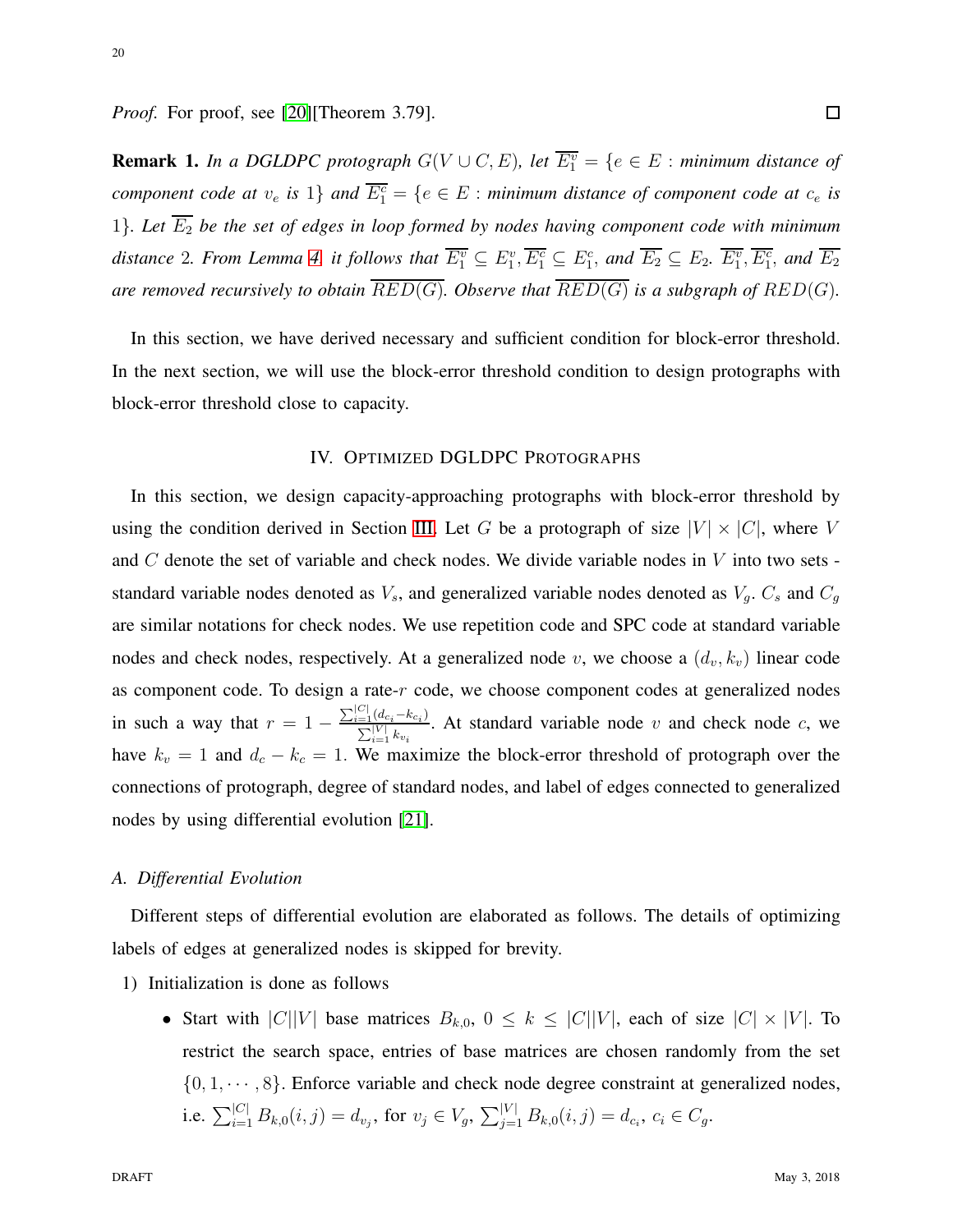If  $B_{k,0}$  does not satisfy block-error threshold condition derived in Theorem [2,](#page-10-2) add an edge between degree-1 or degree-2 standard variable node and standard check node, chosen randomly. Continue adding such edges till the block-error threshold condition is satisfied.

2) Mutation: Protographs of generation  $N(N = 0, 1, \dots)$  are interpolated as follows.

$$
M_{k,N} = [B_{r_1,N} + 0.5(B_{r_2,N} - B_{r_3,N})],\tag{14}
$$

where  $r_1$ ,  $r_2$ ,  $r_3$  are randomly-chosen distinct values, and  $[x]$  denotes the absolute value of x rounded to the nearest integer.

- 3) Crossover: A candidate protograph  $B'_{k,N}$  is chosen as follows. The  $(i, j)$ -th entry of  $B'_{k,N}$  is set as the  $(i, j)$ -th entry of  $M_{k,N}$  with probability  $p_c$ , or as the  $(i, j)$ -th entry of  $B_{k,N}$  with probability 1 – p<sub>c</sub>. We use  $p_c = 0.88$  in our optimization runs. If  $B_{k,N}(i,j) = B'_{k,N}(i,j)$ , labels of the edges corresponding to  $B'_{k,N}(i, j)$  are copied to labels of edges corresponding to  $B_{k,N}(i,j)$ , otherwise edges corresponding to  $B'_{k,N}$  are labeled randomly without assigning same label to two edges connected to same node.
- 4) Selection: If the bit-error threshold of  $B_{k,N}$  is greater than that of  $B'_{k,N}$  and it satisfies block-error threshold condition in Theorem [2,](#page-10-2) set  $B_{k,N+1} = B_{k,N}$ ; else, set  $B_{k,N+1} = B'_{k,N}$ .
- 5) Termination: Steps 2–4 are run for several generations (we run up to  $N = 6000$ ) and the protograph that gives the best block-error threshold is chosen as the optimized protograph.

We compute thresholds of protographs for the BEC by using the density evolution described in Section [II-B.](#page-4-1) We compute thresholds of protograph for AWGN channel using the EXIT function method described in [\[17\]](#page-25-2).

#### *B. Optimized protographs for BEC*

For BEC, optimized LDPC protographs (base matrices) of rate 1/10 and 1/8 with block-error thresholds within 0.01 of capacity are given in [\(17\)](#page-27-0) and [\(18\)](#page-27-1), respectively, in the Appendix. It is observed that optimized protographs have significant fraction of degree-one variable nodes. Thresholds of LDPC protographs with degree-one nodes, LDPC protographs without degree-one nodes, GLDPC protographs with degree-one nodes and AR4A protograph [\[22\]](#page-25-7) for BEC have been compared in Table [I.](#page-22-2) We see that optimized protographs have better thresholds when degree-one nodes are allowed in optimization. For example, an optimized, rate-1/8, protograph with degreeone bit nodes in [\(18\)](#page-27-1) has threshold 0.866 over BEC, while optimized, rate-1/8 protograph without degree-one nodes has a threshold 0.85. In optimization of DGLDPC protograph, (7, 4)−Hamming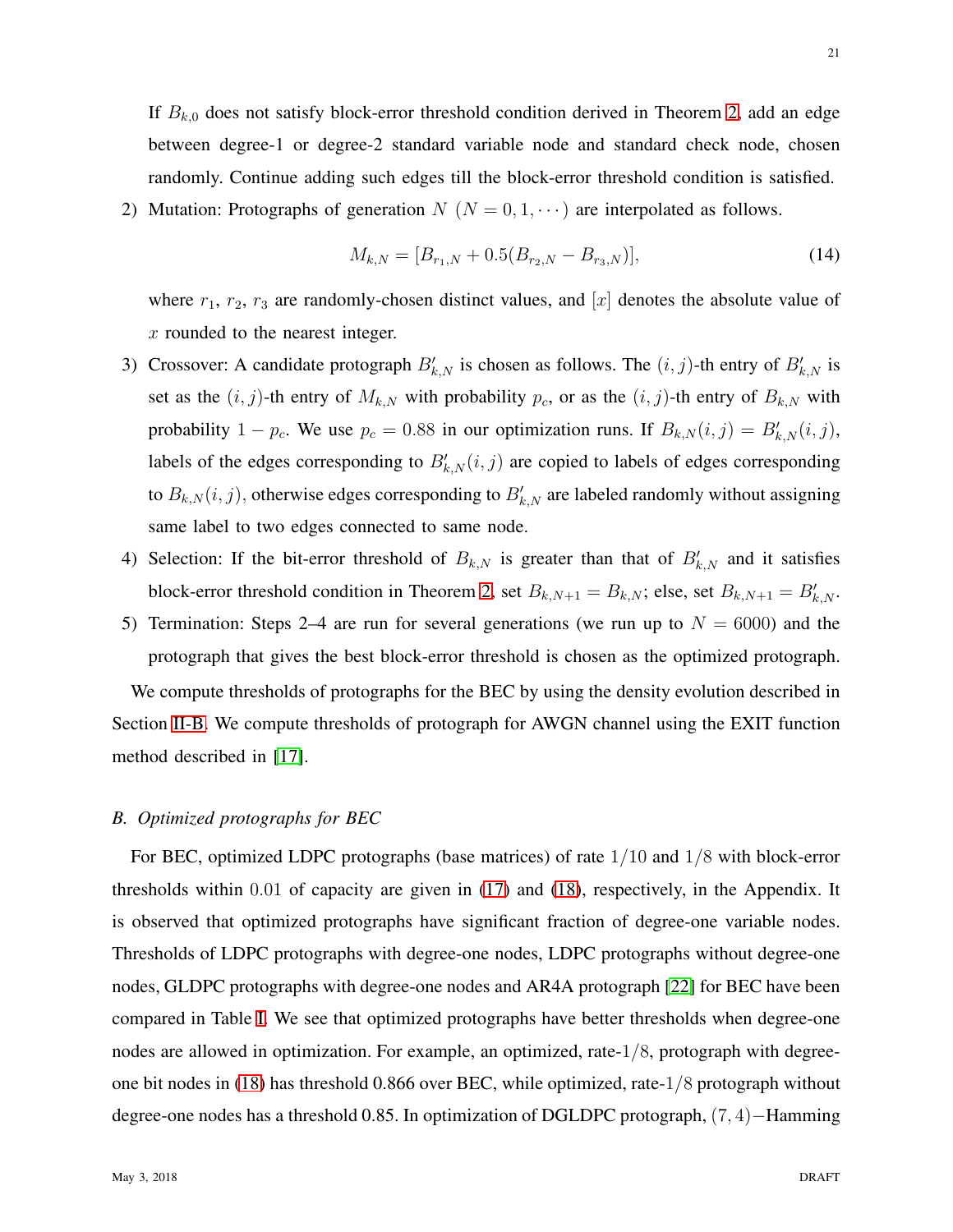code and its dual are used as component codes at generalized variable nodes and generalized check nodes, respectively. For example,  $8 \times 10$ , rate-1/10 DGLDPC protograph in Table [I,](#page-22-2) has two generalized check nodes and two generalized variable nodes. From simulation, it is observed that increasing number of generalized node does not improve the block-error threshold. From Table [I,](#page-22-2) it is also observed that use of a generalized component code does not improve the threshold. From simulation, it is observed that use of other linear codes, such as Hadamard code, as component code does not improve the block-error threshold. However, generalized nodes are useful in designing smaller protographs with block-error threshold reasonably close to capacity. For example, an optimized  $8 \times 10$ , rate- $1/8$  DGLDPC protograph has block-error threshold 0.86 which is quite close to 0.866 achieved with a  $21 \times 24$  LDPC protograph.

Optimized protographs in Table [I](#page-22-2) are lifted to codes of blocklength 5000 using cyclic progressive edge growth described in [\[23\]](#page-25-8) and their BER/FER are simulated using the standard message-passing decoder. The plots are shown in Fig [6\(](#page-23-0)a). For comparison, AR3A/AR4A [\[7\]](#page-24-4) protographs are lifted to the same blocklength of 5000 using the method in [\[23\]](#page-25-8) and their BER/FER are plotted in Fig. [6a.](#page-23-0) We see that the BER and FER of optimized codes are better than that of AR4A codes of same rate.

#### *C. Optimized Protographs For AWGN*

Observations similar to the BEC case hold for AWGN channel as well. Fig. [6\(](#page-23-0)b) compares FER of optimized rate-1/3 and rate-1/5 codes with protographs of same rate from 5G standard [\[9\]](#page-24-6), PBRL family [\[10\]](#page-24-7), and AR4A family. All protographs are lifted to codes having blocklength around 64000. Parity check matrix corresponding to optimized protographs, protographs in 5G standard, and AR4A protographs are obtained by cyclic progressive edge growth described in [\[23\]](#page-25-8). Optimized protographs in this work have better block-error threshold than protographs of same rate in 5G standard by 0.1dB. We also observe that allowing multiple edges between same pair of nodes enables to design protograph of smaller size with comparable threshold. For example, the  $28 \times 41$ , rate  $-1/3$  protograph in this work which allows multiple edges between nodes has block-error threshold of  $-0.405$ dB, whereas the  $46 \times 68$ , rate-1/3 protograph in 5G standard which does not have multiple edges between nodes has a block-error threshold of −0.225dB. Although block-error threshold condition is derived assuming infinite blocklength, FER performance of optimized protographs are better than their corresponding codes in 5G, PBRL, and AR4A protographs when blocklength is finite as shown in Fig [6\(](#page-23-0)b). For example,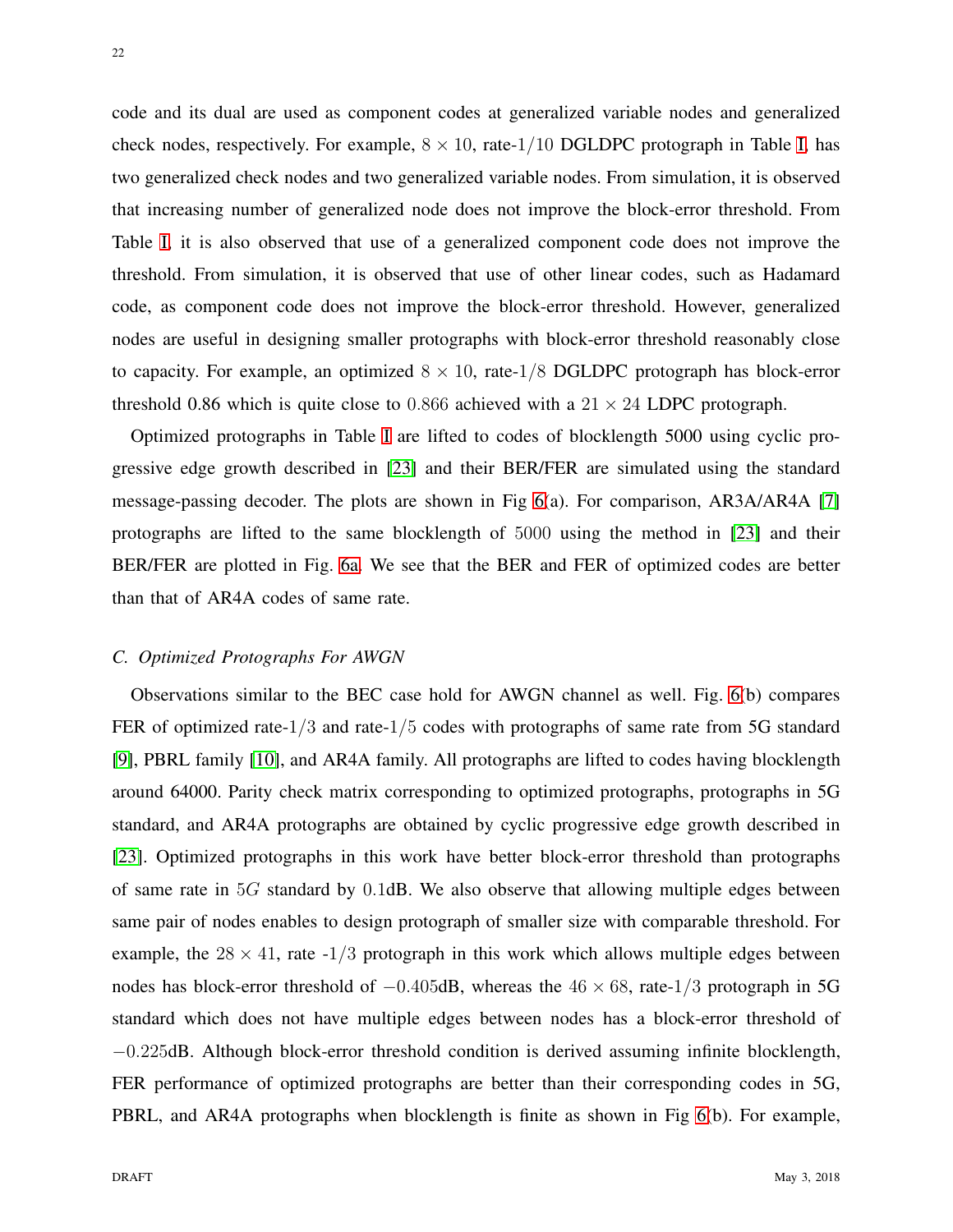<span id="page-22-2"></span>

| Rate | Size of                | Types of          | <b>DE</b>        | <b>Block</b>     |  |  |
|------|------------------------|-------------------|------------------|------------------|--|--|
|      | Protograph             | Protograph        | <b>Threshold</b> | <b>Threshold</b> |  |  |
|      | $27 \times 30$ in (17) | LDPC with         | 0.894            | Yes              |  |  |
| 1/10 |                        | degree-1          |                  |                  |  |  |
|      | $10\times11$           | AR4JA             | 0.868            | N <sub>o</sub>   |  |  |
|      | in [7, Fig. 12]        |                   |                  |                  |  |  |
|      | $17 \times 23$         | <b>GLDPC</b> with | 0.892            | Yes              |  |  |
|      |                        | degree-1          |                  |                  |  |  |
|      | $27 \times 30$         | LDPC w/o          | 0.877            | Yes              |  |  |
|      |                        | degree-1          |                  |                  |  |  |
|      | $12 \times 14$         | DGLDPC w/o        | 0.893            | Yes              |  |  |
|      |                        | degree-1          |                  |                  |  |  |
|      | $21 \times 24$ in (18) | LDPC with         | 0.866            | Yes              |  |  |
| 1/8  |                        | degree-1          |                  |                  |  |  |
|      | $8 \times 9$           | AR4JA             | 0.846            | N <sub>o</sub>   |  |  |
|      | in [7, Fig. 11]        |                   |                  |                  |  |  |
|      | $13 \times 19$         | <b>GLDPC</b> with | 0.866            | Yes              |  |  |
|      |                        | degree-1          |                  |                  |  |  |
|      | $14 \times 16$ [6]     | $LDPC$ w/o        | 0.85             | Yes              |  |  |
|      |                        | degree-1          |                  |                  |  |  |
|      | $8 \times 10$          | DGLDPC w/o        | 0.86             | Yes              |  |  |
|      |                        | degree-1          |                  |                  |  |  |

TABLE I: Optimized protographs and thresholds for BEC.

at FER= $10^{-3}$  and blocklength 64000, the rate- $1/5$  protograph in [\(16\)](#page-26-0) has a gap of 0.463dB to capacity, whereas the rate-1/5 protograph in 5G standard has a gap of 0.513dB to capacity.

# V. CONCLUSION

In summary, we designed low-rate codes with block-error threshold close to capacity. From simulation, we observe that optimized codes have better FER performance than comparable protographs of same rate. This work provides a theoretical basis for LDPC codes in 5G standard.

# **REFERENCES**

- <span id="page-22-1"></span><span id="page-22-0"></span>[1] R. Gallager, "Low-density parity-check codes," Ph.D. dissertation, Massachusetts Institute of Technology, 1963.
- [2] D. Mackay and N. Neal, "Near Shannon limit performance of low density parity check codes," *IEEE Electron. Letter*, vol. 2, pp. 1645–1646, 1996.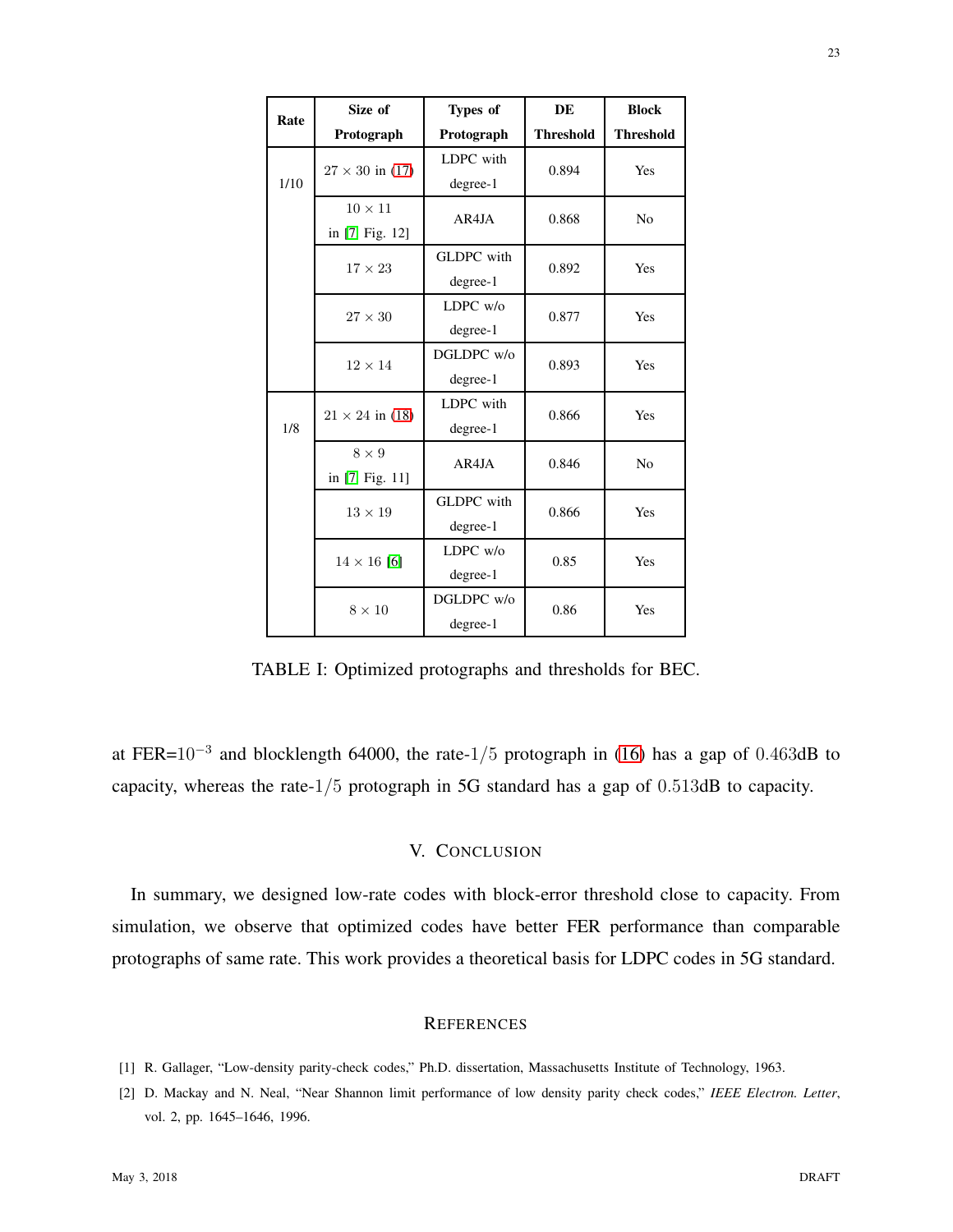<span id="page-23-0"></span>

(b) Performance of codes over AWGN, length=64000.

Fig. 6: BER:Solid, FER:Dashed.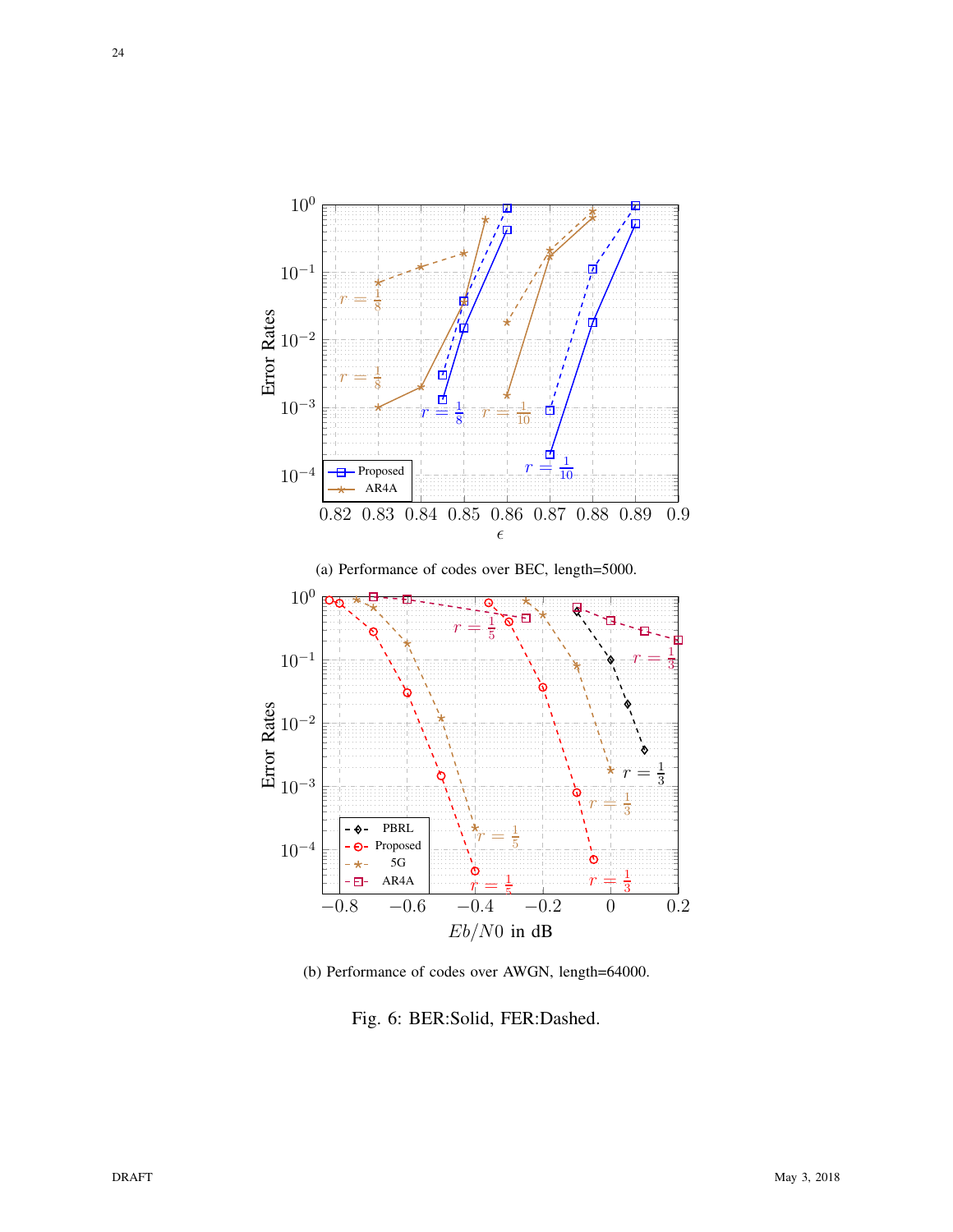| Rate | Size of                    | Types of   | DE        | <b>Block</b> |  |
|------|----------------------------|------------|-----------|--------------|--|
|      | Protograph                 | Protograph | Threshold | Threshold    |  |
| 1/5  | $34 \times 42$ in (16)     | LDPC with  | $-0.834$  | Yes          |  |
|      |                            | $degree-1$ |           |              |  |
|      | $42 \times 52$             | 5G         | $-0.714$  | Yes          |  |
|      | $4 \times 5$ in [7, Fig.8] | AR4A       | $-0.522$  | No           |  |
| 1/3  | $28 \times 41$ in (15)     | LDPC with  | $-0.405$  | Yes          |  |
|      |                            | $degree-1$ |           |              |  |
|      | $17 \times 25$             | PBRL       | $-0.150$  | Yes          |  |
|      | $46 \times 68$             | 5G         | $-0.225$  | Yes          |  |
|      | $3 \times 4$ in [7, Fig.7] | AR4A       | $-0.130$  | No           |  |

TABLE II: Optimized protographs and thresholds for AWGN.

- <span id="page-24-0"></span>[3] A. Subramanian, A. Suresh, S. Raj, A. Thangaraj, M. Bloch, and S. McLaughlin, "Strong and weak secrecy in wiretap channels," in *Turbo Codes and Iterative Information Processing (ISTC), 2010 6th International Symposium on*, Sep. 2010, pp. 30 –34.
- <span id="page-24-2"></span><span id="page-24-1"></span>[4] A. Orlitsky, K. Viswanathan, and J. Zhang, "Stopping set distribution of ldpc code ensembles," *IEEE Transactions on Information Theory*, vol. 51, no. 3, pp. 929–953, March 2005.
- <span id="page-24-3"></span>[5] M. Lentmaier, D. Truhachev, K. Zigangirov, and D. Costello, "An analysis of the block error probability performance of iterative decoding," *IEEE Trans. Inf. Theory*, vol. 51, no. 11, pp. 3834 –3855, Nov. 2005.
- <span id="page-24-4"></span>[6] A. Pradhan, A. Thangaraj, and A. Subramanian, "Construction of near-capacity protograph LDPC code sequences with block-error thresholds," *IEEE Trans. Commun.*, vol. 64, no. 1, pp. 27–37, Jan 2016.
- <span id="page-24-5"></span>[7] D. Divsalar, S. Dolinar, and C. Jones, "Low-rate LDPC codes with simple protograph structure," in *Information Theory, 2005. ISIT 2005. Proceedings. International Symposium on*, Sept 2005, pp. 1622–1626.
- <span id="page-24-6"></span>[8] T. Richardson and R. Urbanke, "Multi-edge type LDPC codes," Apr. 2004, unpublished. [Online]. Available: <http://citeseerx.ist.psu.edu/viewdoc/summary?doi=10.1.1.106.7310>
- <span id="page-24-7"></span>[9] "3rd generation partnership project; technical specification group radio access network; nr; multiplexing and channel coding," *3GPP TS 38.212 V1.1.0*, 2017.
- <span id="page-24-8"></span>[10] T. Y. Chen, K. Vakilinia, D. Divsalar, and R. D. Wesel, "Protograph-based raptor-like ldpc codes," *IEEE Transactions on Communications*, vol. 63, no. 5, pp. 1522–1532, May 2015.
- <span id="page-24-9"></span>[11] Y. Wang and M. Fossorier, "Doubly generalized ldpc codes," in *2006 IEEE International Symposium on Information Theory*, July 2006, pp. 669–673.
- [12] E. Paolini, M. Fossorier, and M. Chiani, "Doubly-generalized LDPC codes: Stability bound over the BEC," *Information Theory, IEEE Transactions on*, vol. 55, no. 3, pp. 1027–1046, March 2009.
- [13] Y. Wang and M. Fossorier, "Doubly generalized LDPC codes over the AWGN channel," *Communications, IEEE Transactions on*, vol. 57, no. 5, pp. 1312–1319, May 2009.
- [14] E. Paolini, M. Fossorier, and M. Chiani, "Generalized and doubly generalized LDPC codes with random component codes for the binary erasure channel," *Information Theory, IEEE Transactions on*, vol. 56, no. 4, pp. 1651–1672, April 2010.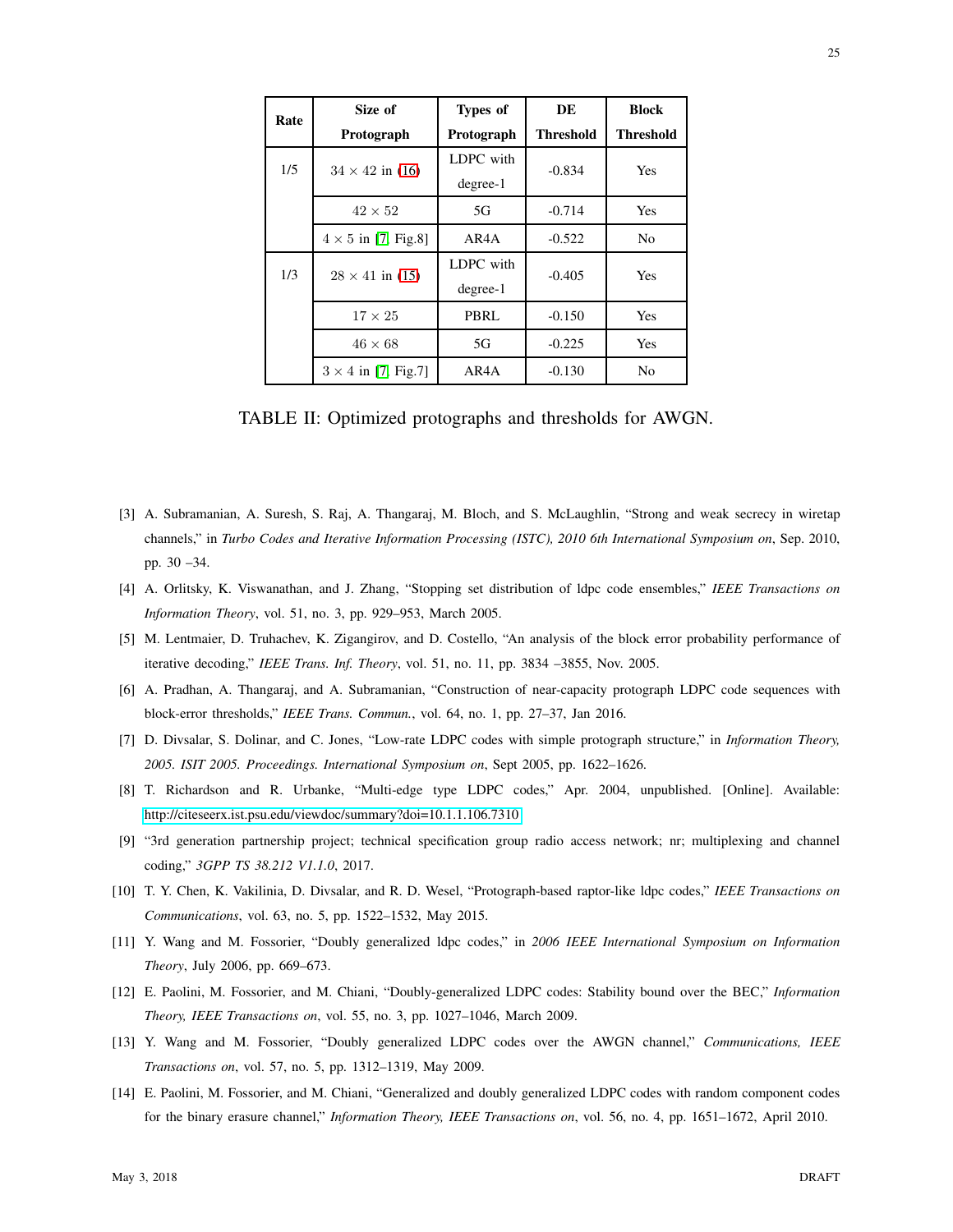<span id="page-25-0"></span>26

- <span id="page-25-1"></span>[15] S. Abu-Surra, D. Divsalar, and W. Ryan, "Enumerators for protograph-based ensembles of LDPC and generalized LDPC codes," *Information Theory, IEEE Transactions on*, vol. 57, no. 2, pp. 858–886, Feb 2011.
- <span id="page-25-2"></span>[16] J. Thrope, "Low-density parity-check (LDPC) codes constructed from protographs," *INP progress report*, vol. 53, no. 8, pp. 42 –154, Aug. 2005.
- <span id="page-25-3"></span>[17] E. Sharon, A. Ashikhmin, and S. Litsyn, "EXIT functions for binary input memoryless symmetric channels," *IEEE Transactions on Communications*, vol. 54, no. 7, pp. 1207–1214, July 2006.
- <span id="page-25-4"></span>[18] M. Lentmaier, M. Tavares, and G. Fettweis, "Exact erasure channel density evolution for protograph-based generalized LDPC codes," in *Information Theory, 2009. ISIT 2009. IEEE International Symposium on*, June 2009, pp. 566–570.
- <span id="page-25-5"></span>[19] A. K. Pradhan and A. Thangaraj, "Near-capacity protograph doubly-generalized LDPC codes with block thresholds," in *2016 IEEE International Symposium on Information Theory (ISIT)*, July 2016, pp. 2534–2538.
- <span id="page-25-6"></span>[20] T. Richardson and R. Urbanke, *Modern Coding Theory*. Cambridge University Press, 2008.
- <span id="page-25-7"></span>[21] A. Shokrollahi and R. Storn, "Design of efficient erasure codes with differential evolution," in *Information Theory, 2000. Proceedings. IEEE International Symposium on*, 2000, p. 5.
- <span id="page-25-8"></span>[22] D. Divsalar, S. Dolinar, C. Jones, and K. Andrews, "Capacity-approaching protograph codes," *IEEE J. Sel. Areas Commun.*, vol. 27, no. 6, pp. 876 –888, Aug. 2009.
- [23] Z. Li and B. V. K. V. Kumar, "A class of good quasi-cyclic low-density parity check codes based on progressive edge growth graph," in *Conference Record of the Thirty-Eighth Asilomar Conference on Signals, Systems and Computers, 2004.*, vol. 2, Nov 2004, pp. 1990–1994 Vol.2.

# APPENDIX A

## OPTIMIZED CODES

Non zero entries of optimized base matrices corresponding to different rates are given below. Non zero entries of the *i*-th row of a base matrix is listed next to *i* :. Superscript denotes the element at that location. If superscript is not mentioned, then non-zero element at that location is 1. Variable nodes corresponding to first two column of rate- $1/5$  and rate- $1/3$ , respectively, in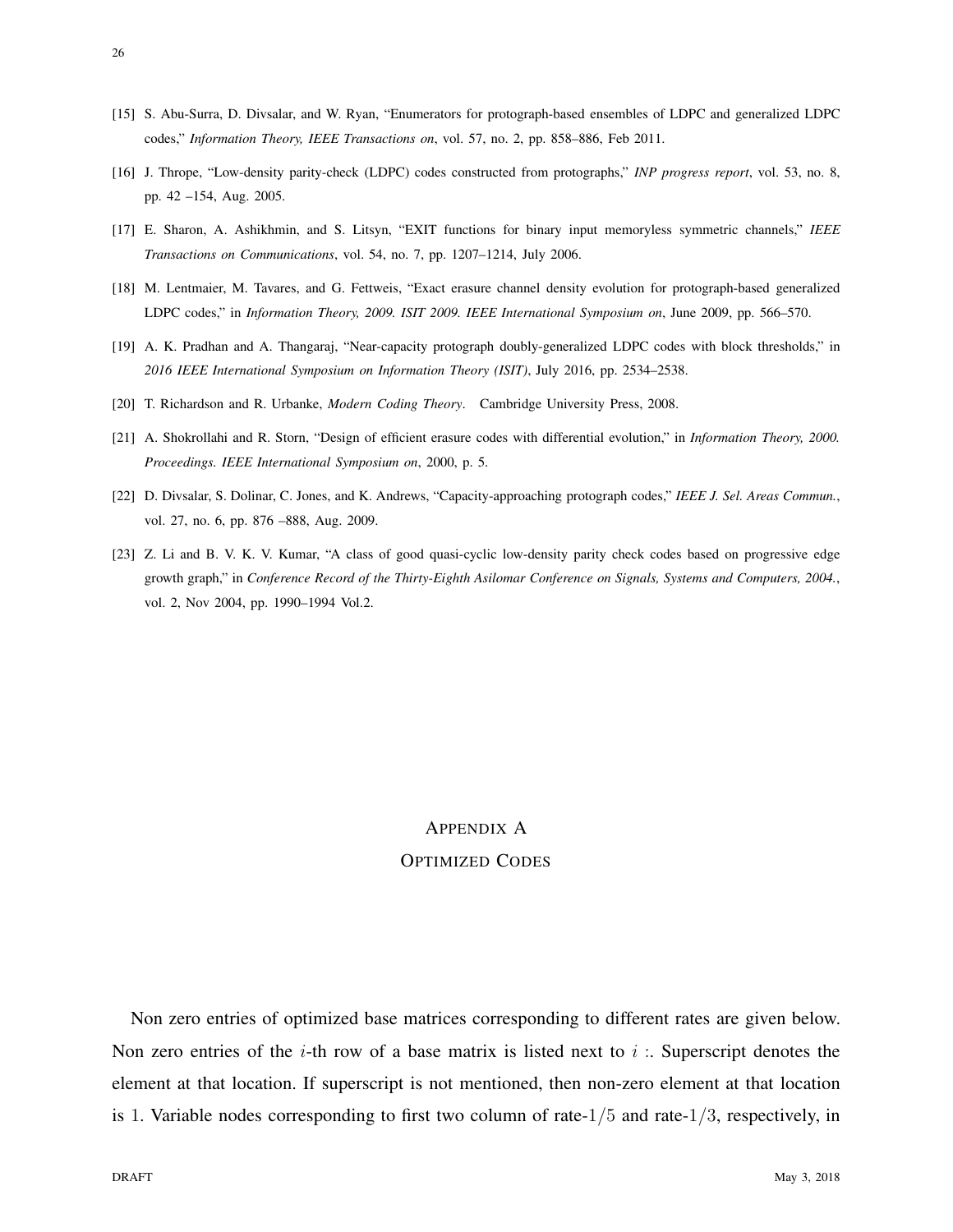[\(16\)](#page-26-0) and [\(15\)](#page-26-1) are punctured.

| 1: 1, 3, 10, 13, 20, | 2:1, 2, 3, 7, 10,      | 3:4,5,6,7,9,        | $4:2^2, 5, 6, 14, 25.$ |
|----------------------|------------------------|---------------------|------------------------|
| 30.                  | 33.                    | 38.                 | 5:2,4,5,7,25,          |
| 6: 3, 4, 6, 11, 12,  | 7:1, 3, 10, 12, 26.    | 8:1, 2, 4, 7, 40.   | 32.                    |
| 27.                  | 9:1, 2, 29.            | 10:2, 3, 9, 12, 18, | 11:1, 3, 10, 11, 13,   |
| 12:1, 2, 4, 36.      | 13:2, 3, 4, 8, 21,     | 23, 28.             | 18, 22, 24.            |
| 14:1, 2, 3, 9, 21.   | 24.                    | 15:3,4,7,8,15,      | 16:1, 3, 4, 17, 22,    |
| 17:1,3,4,9,35.       | 18:1, 2, 6, 31.        | 17.                 | 27.                    |
| 19:1, 2, 4, 8, 37.   | $20:3^2, 5, 6, 9, 14,$ | 21:1, 3, 6, 8, 13,  | 22:2,4,5,10,15,        |
| 23:1, 2, 3, 12, 17,  | 15, 16.                | 16.                 | 19, 26.                |
| 41.                  | 24:1, 2, 8, 39.        | 25:2,3,5,7,14,      | 26:1, 2, 5, 6, 11,     |
| 27: 1, 3, 7, 11, 16, | 28:1, 2, 4, 5, 20.     | 23.                 | 34.                    |
| 19, 28.              |                        |                     | (15)                   |

<span id="page-26-1"></span><span id="page-26-0"></span>

| 1: 1, 6, 8, 10, 22.   | 2:2,3,7,13,39.          | 3:3,4,9,17,35.      | 4:1, 2, 11.              |      |
|-----------------------|-------------------------|---------------------|--------------------------|------|
| 5: 2, 4, 15, 18, 19.  | $6:1, 2, 3^2, 26.$      | 7:1,3,21.           | 8:2,4,12,40.             |      |
| 9: 1, 5, 9, 32.       | 10:2, 8, 20, 21, 22.    | 11:1,4,6,30.        | 12:2, 5, 10, 16, 18, 20. |      |
| $13: 1^2, 3, 27.$     | 14:3, 4, 5, 12, 14, 34. | 15:1, 2, 3, 42.     | 16:2, 3, 5, 7.           |      |
| 17: 2, 4, 10, 16, 38. | 18:6, 7, 8, 11, 41.     | 19:1, 2, 8, 14, 19. | 20:2, 4, 9, 16.          |      |
| 21:1, 2, 3, 31.       | 22:1, 2, 4, 29.         | 23:2,3,10,13.       | 24:1, 2, 12, 24.         |      |
| 25:1, 2, 15, 25.      | 26:3, 5, 8, 23, 28.     | 27:1, 6, 7, 14.     | 28:1, 2, 11, 33.         |      |
| 29: 2, 3, 4, 17.      | $30:6,9^2,15,24.$       | $31:5,6^2,7,13,37.$ | 32:1, 3, 14, 23.         |      |
| 33:1,4,5,12,13.       | 34:1, 4, 11, 17, 36.    |                     |                          | (16) |